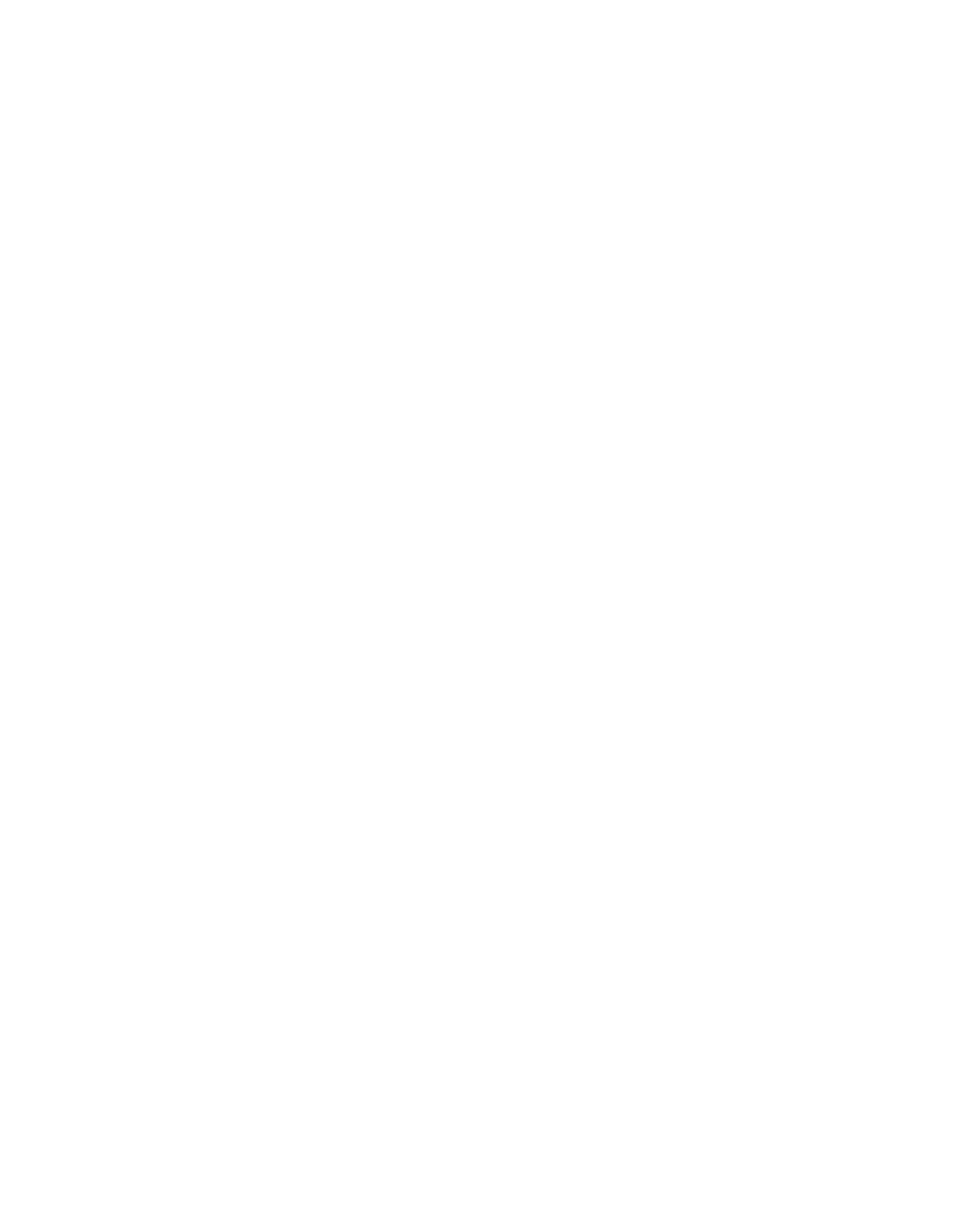# **Communications & Engagement Plan**

*for the Slocan Official Community Plan Project*

*Submitted for review*

*Version 1 – February 11, 2022*

Submitted to:

**Village of Slocan**

Prepared by:

**Selkirk Planning & Design**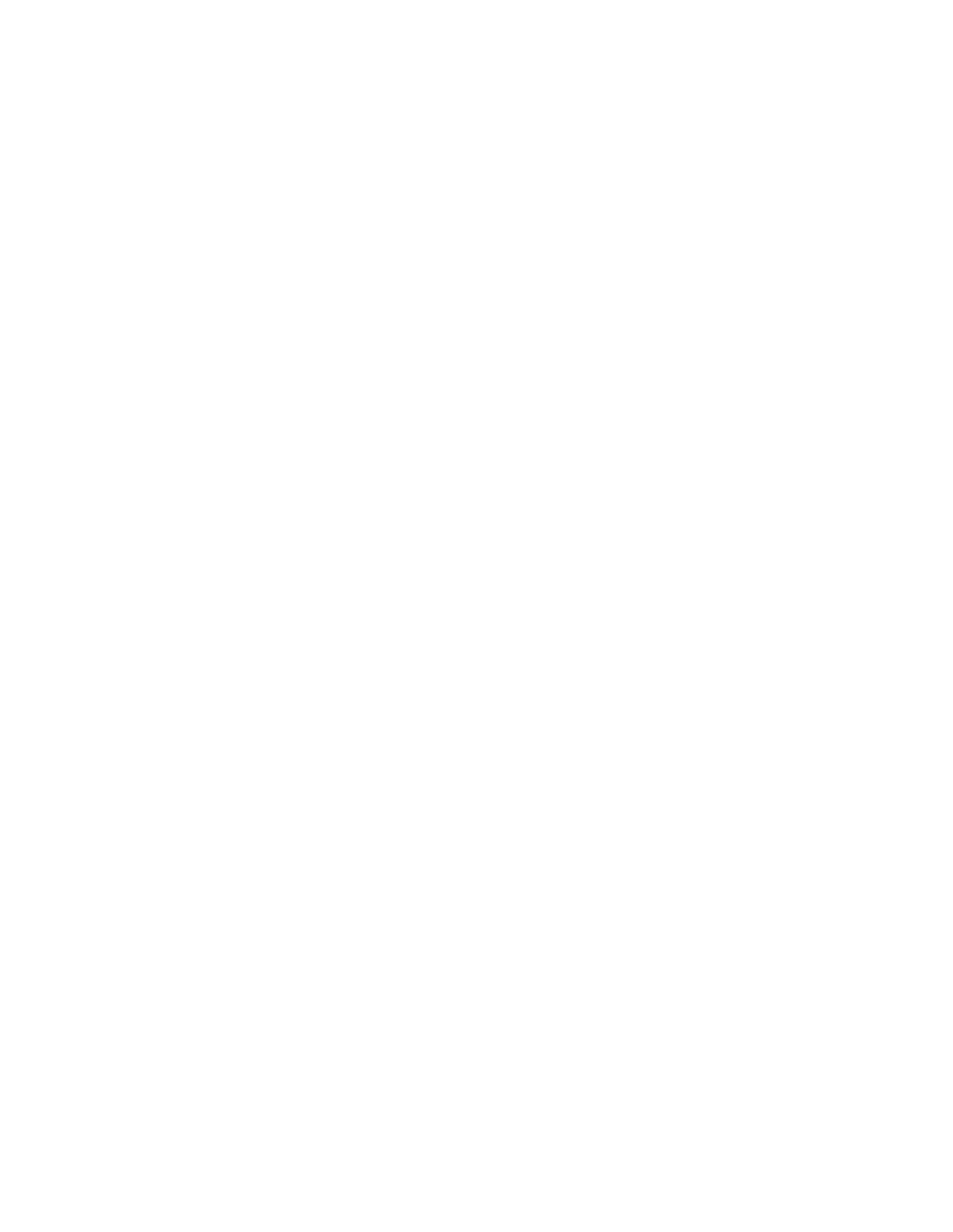# **Table of Contents**

| 1.1  | PROJECT BACKGROUND                            | 1              |
|------|-----------------------------------------------|----------------|
| 1.2  | <b>C&amp;E PLAN PURPOSE</b>                   | $\mathbf{1}$   |
| 1.3  | C&E GOALS                                     | $\mathbf{1}$   |
| 1.4  | WHO WILL WE ENGAGE & HOW?                     | $\overline{2}$ |
| 1.5  | WHAT DOES 'REPRESENTATION' MEAN?              | 3              |
| 1.6  | <b>STAKEHOLDER LIST</b>                       | 3              |
| 1.7  | OCP WORKING GROUP                             | 10             |
| 1.8  | WHAT ENGAGEMENT ACTIVITIES WILL WE DO?        | 12             |
| 1.9  | HOW DOES YOUR COMMUNITY COMMUNICATE?          | 16             |
| 1.10 | HOW DO WE MEASURE SUCCESS?                    | 17             |
| 1.11 | <b>KEY INFORMATION</b>                        | 18             |
| 1.12 | <b>KEY MESSAGES</b>                           | 18             |
| 1.13 | <b>COMMUNICATION &amp; ENGAGEMENT RECORDS</b> | 19             |
| 1.14 | <b>COMMUNICATIONS MATERIALS</b>               | 20             |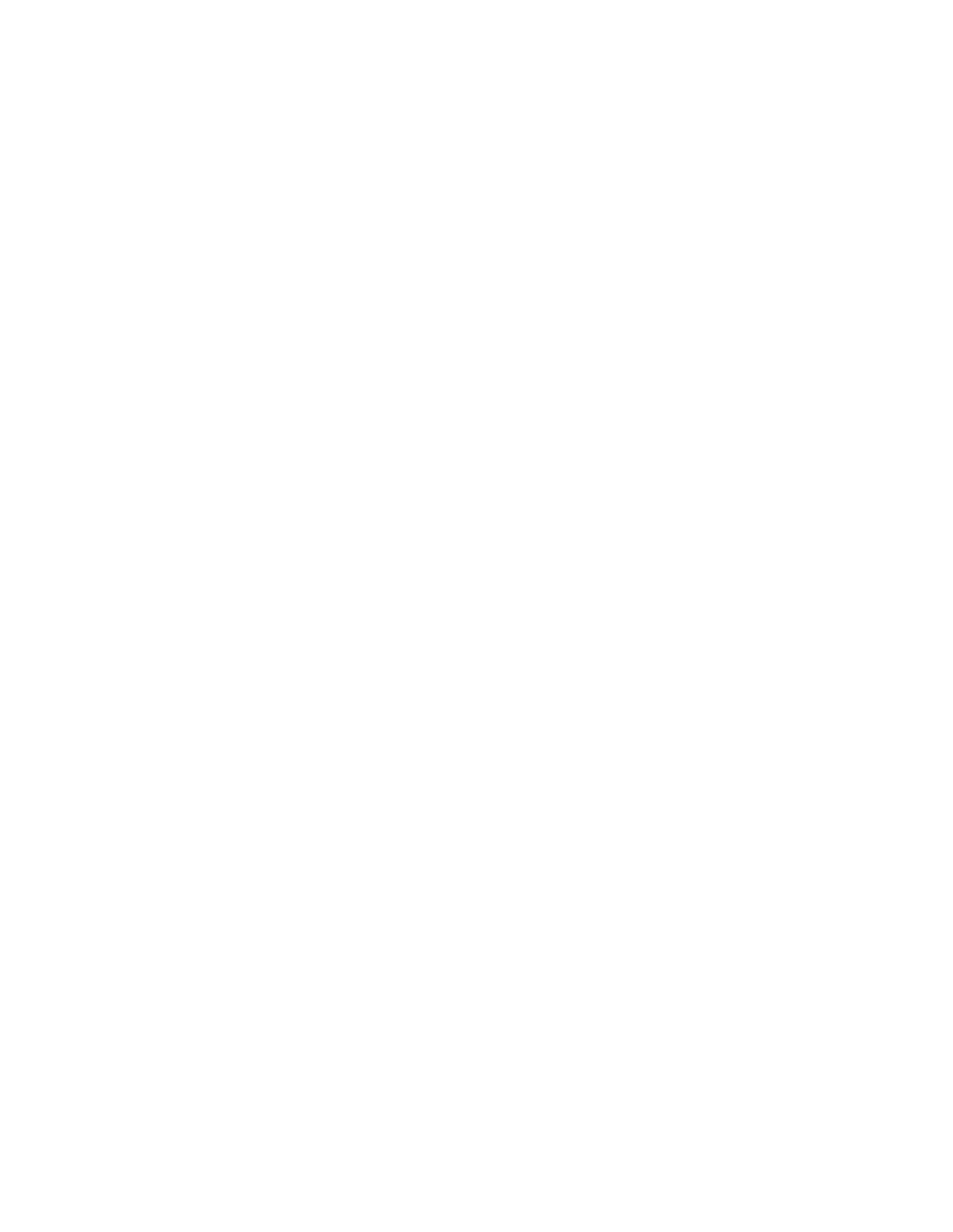# <span id="page-6-0"></span>**1.1 PROJECT BACKGROUND**

The Village of Slocan is a small community, located on the southern shore of Slocan Lake, less than an hour's drive from the cities of Nelson and Castlegar in the Regional District of Central Kootenay. The Village is a "community in transition". In 2013, the Village was notified of the permanent closure of Springer Creek Forest Products sawmill, after over 40 years of service. The closure was difficult for the community, resulting in approximately 75 jobs lost, leaving many to wonder, "what's next for Slocan?" Much has changed in the last eight years in Slocan. The mill closure, and the recent purchase of the former mill property by the Village in 2020? However, the Official Community Plan (OCP) has not. Now 10 years since the existing OCP was adopted, it is time for the Village to revise the OCP to guide the community through the coming transition by creating a vision that recognizes the opportunities available in Slocan.

The OCP update will create a new vision for the community, a framework to guide community growth, and certainty to residents, landowners, and the community as it relates to community change. This update is an opportunity to include changes as required by legislation, and to bring the bylaw into line with development trends suitable for the Village, focusing on areas such as housing, business, recreation, and tourism. In addition, this OCP review will also reaffirm the community's values concerning issues such as servicing, land use, amenities, the municipality's identity within the Slocan Valley, aspirations for sustainability and rural viability, climate change, parks and recreation, Development Permit areas, and greenhouse gas emission reduction strategies and targets.

To ensure that the OCP revision reflects the values of the community, they must be consulted in an effective way. A Communications and Engagement Plan will identify when and how the team will engage as many residents, stakeholders, and community members as possible throughout the OCP process.

#### <span id="page-6-1"></span>**1.2 C&E PLAN PURPOSE**

The purpose of this Communications and Engagement (C&E) Plan for the Slocan OCP project is to outline the goals, stakeholders, approach, tactics, and events related to the communications and engagement aspects of the project. This document is managed by the Selkirk Planning & Design Team:

**Fraser Blyth, Project Lead:** community engagement and designer **Amy Clarke, Engagement Specialist:** engagement lead, responsible for managing and updating the C&E Plan **Jonathan Schmidt, Policy Specialist:** engagement support **Chris Fields, Economic Development Lead:** motivational speaker and presentation support **Jason Jones, Landscape Architect:** engagement support

#### <span id="page-6-2"></span>**1.3 C&E GOALS**

The overall goals for the C&E aspects of the project are as follows:

• Build trust with the community & stakeholders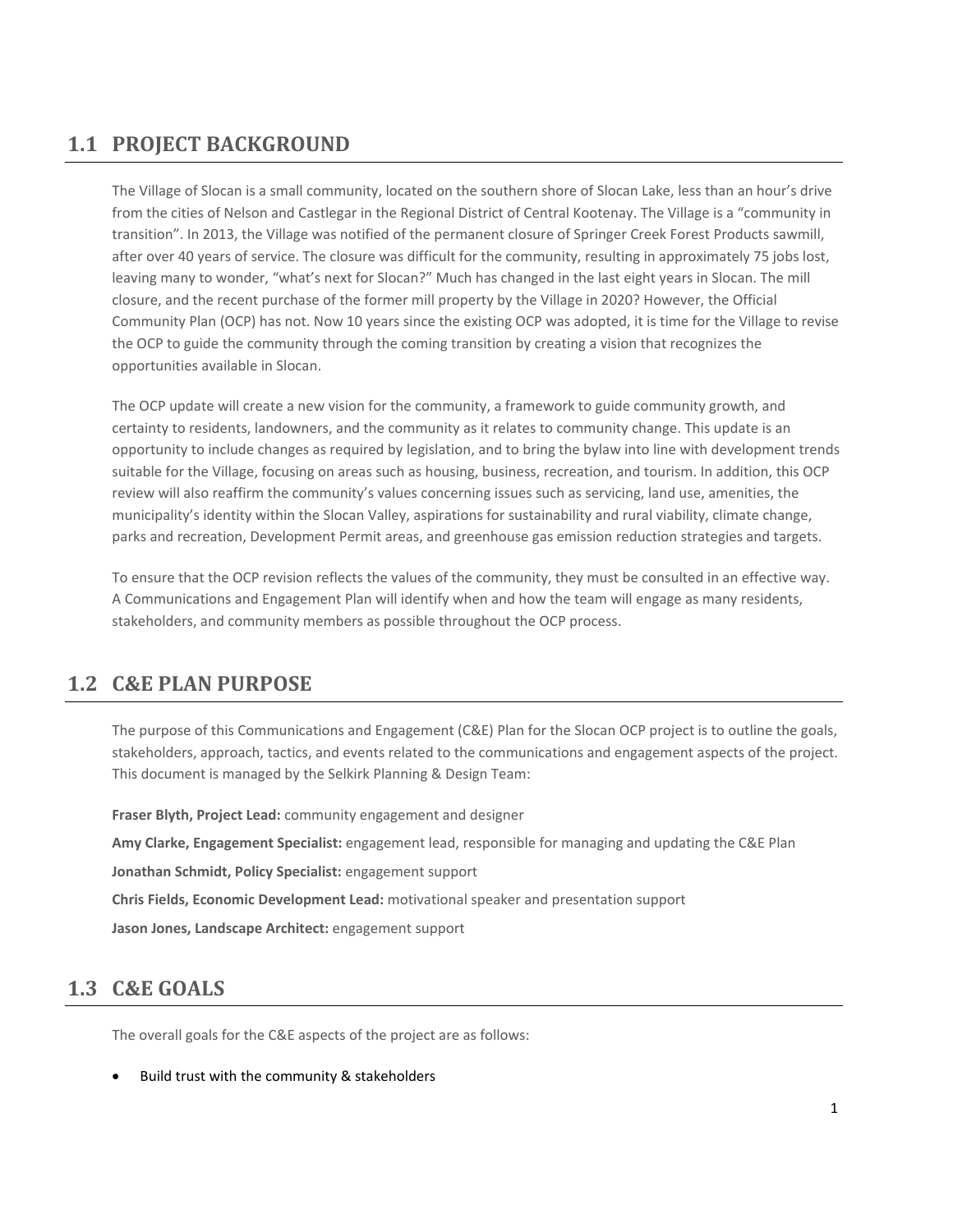- Generate excitement, enthusiasm and a desire of citizens to take ownership over the future of their community
- Create local champions for the project
- Execute a transparent engagement process that is accessible to a broad demographic of the community
- Provide a wide variety of opportunities for feedback and obtain representative feedback from the community
- Generate project awareness and education about best practices in community planning so citizens can provide meaningful and informed feedback
- Incorporate local knowledge into the project deliverables
- <span id="page-7-0"></span>• Ensure the feedback loop is closed by sharing back to the community what was heard

# **1.4 WHO WILL WE ENGAGE & HOW?**

The International Association of Public Participation (IAP2) has created a matrix that outlines a spectrum of public engagement. The IAP2 spectrum of engagement has been customized below for the Village of Slocan OCP. The diagrams show the general direction of the engagement for that level (e.g. one way, two-way).

|                        | <b>EMPOWER DECISION</b><br><b>MAKERS</b>                                                                                              | <b>INVOLVE &amp; COLLABORATE</b>                                                                                             | <b>LISTEN &amp; LEARN</b>                                                                                                                                                      | <b>INFORM &amp; CONSULT</b>                                                                                                                                                                                     |
|------------------------|---------------------------------------------------------------------------------------------------------------------------------------|------------------------------------------------------------------------------------------------------------------------------|--------------------------------------------------------------------------------------------------------------------------------------------------------------------------------|-----------------------------------------------------------------------------------------------------------------------------------------------------------------------------------------------------------------|
|                        |                                                                                                                                       |                                                                                                                              |                                                                                                                                                                                |                                                                                                                                                                                                                 |
| <b>Stakeholders</b>    | Tier 1:<br><b>Village Council</b>                                                                                                     | Tier 2A:<br>• OCP Working Group<br>• Village Admin / Staff                                                                   | Tier 2B:<br>• Village citizens<br>• Village business groups<br>• Village stakeholder<br>groups and not-for-profit<br>organizations<br>• School District                        | Tier 3:<br>• Adjacent municipalities &<br>their residents<br>• Sinixt & Regional First<br><b>Nations</b><br>• Provincial Agencies<br>(MOTI, Enviro., etc.)<br>• Regional District of<br>Central Kootenay (RDCK) |
| <b>Overview</b>        | Final decision-making.                                                                                                                | Partner in each aspect of<br>decision-making including<br>alternatives and preferred<br>solutions.                           | Create opportunities to<br>enter into a dialogue to<br>explore each other's<br>perspectives, plans &<br>concerns.                                                              | Obtain feedback to test<br>ideas or concepts and clarify<br>issues, identify possible<br>solutions.                                                                                                             |
| <b>Example Tactics</b> | <b>Public Hearing, Council</b><br>meetings, Online and in-<br>person workshops                                                        | Online and in-person<br>design workshops,<br>committee meetings,<br>reviewing of draft<br>documents (option to do<br>online) | Online and in-person<br>design workshops, open<br>house, online and<br>community surveys,<br>feedback on draft plans                                                           | Phone calls, online and<br>community survey, open<br>house, meetings                                                                                                                                            |
| Promise                | "We promise to inform<br>Village Council of the<br>engagement process and<br>how citizen ideas have been<br>translated into the OCP." | "We promise to work<br>collaboratively with the<br>project committee and<br>Village staff to guide and<br>direct the OCP."   | "We promise that we will<br>look to Village citizens for<br>innovation, advice,<br>guidance, and win-win<br>solutions, and we promise<br>to incorporate the<br>outcomes of our | "We promise to inform the<br>broader community through<br>a variety of mediums and<br>making all information<br>about the OCP accessible."                                                                      |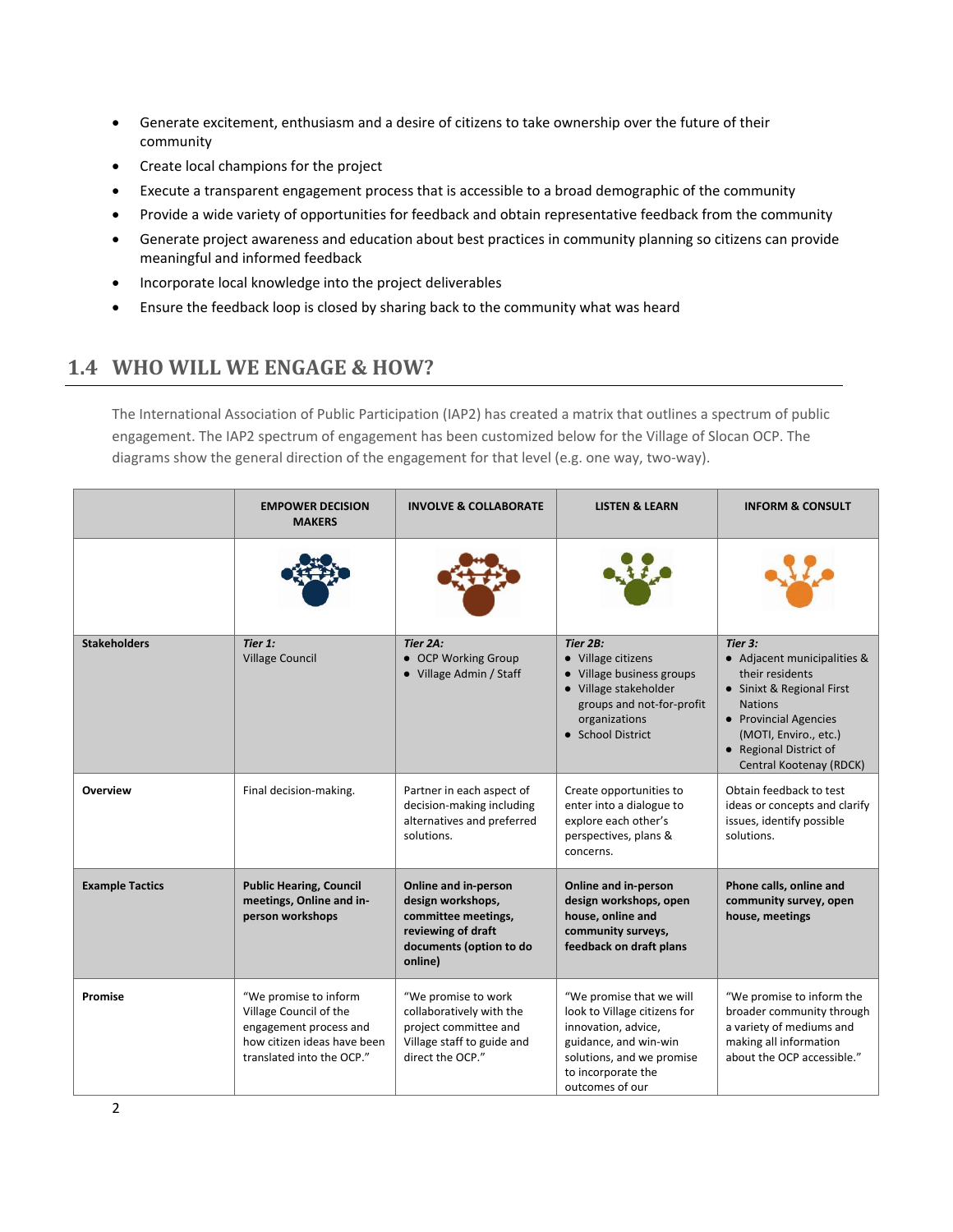|  |  |  | collaborative efforts into<br>the development of the<br>$COCP.$ " |  |
|--|--|--|-------------------------------------------------------------------|--|
|--|--|--|-------------------------------------------------------------------|--|

#### <span id="page-8-0"></span>**1.5 WHAT DOES 'REPRESENTATION' MEAN?**

One of the less understood goals of public engagement is to achieve 'representation' in the feedback received from the community during the project. To our team 'representation' means receiving feedback from a broad demographic of individuals and stakeholder groups that generally represent the population at-large of the Village of Slocan. This may, at times, mean actively seeking feedback from under-represented groups (e.g. seniors or youth) either during our citizen focused engagement or actively through key stakeholder groups. It also means that our team will not simply attempt to achieve large feedback numbers if they are not also representative. At times, deeper and richer engagement with smaller representative groups can achieve a more broadly accepted final OCP document.

#### <span id="page-8-1"></span>**1.6 STAKEHOLDER LIST**

| TIER 1 - Primary Stakeholders that have a direct impact (e.g. vote) on the final decision. |              |              |  |  |  |
|--------------------------------------------------------------------------------------------|--------------|--------------|--|--|--|
| <b>Name</b><br><b>Title</b>                                                                | <b>Email</b> | <b>Phone</b> |  |  |  |
| <b>Organization</b>                                                                        |              |              |  |  |  |
| Jessica Lunn                                                                               |              |              |  |  |  |
| Mayor                                                                                      |              |              |  |  |  |
| <b>Ezra Buller</b><br>Councillor                                                           |              |              |  |  |  |
| <b>Joel Pelletier</b>                                                                      |              |              |  |  |  |
| Councillor                                                                                 |              |              |  |  |  |
| <b>Madeleine Perriere</b>                                                                  |              |              |  |  |  |
| Councillor                                                                                 |              |              |  |  |  |
| <b>Burly Van Bynen</b><br>Councillor                                                       |              |              |  |  |  |

| TIER 2A - Primary Stakeholders that have an indirect, but significant influence on the final decision. |              |              |  |  |
|--------------------------------------------------------------------------------------------------------|--------------|--------------|--|--|
| <b>Name</b>                                                                                            | <b>Email</b> | <b>Phone</b> |  |  |
| <b>Title</b>                                                                                           |              |              |  |  |
| <b>Organization</b>                                                                                    |              |              |  |  |
| <b>OCP Working Group</b>                                                                               |              |              |  |  |
| Details in section 1.7                                                                                 |              |              |  |  |
| <b>Michelle Gordon</b>                                                                                 |              |              |  |  |
| Chief Administrative Officer                                                                           |              |              |  |  |
| Village of Slocan                                                                                      |              |              |  |  |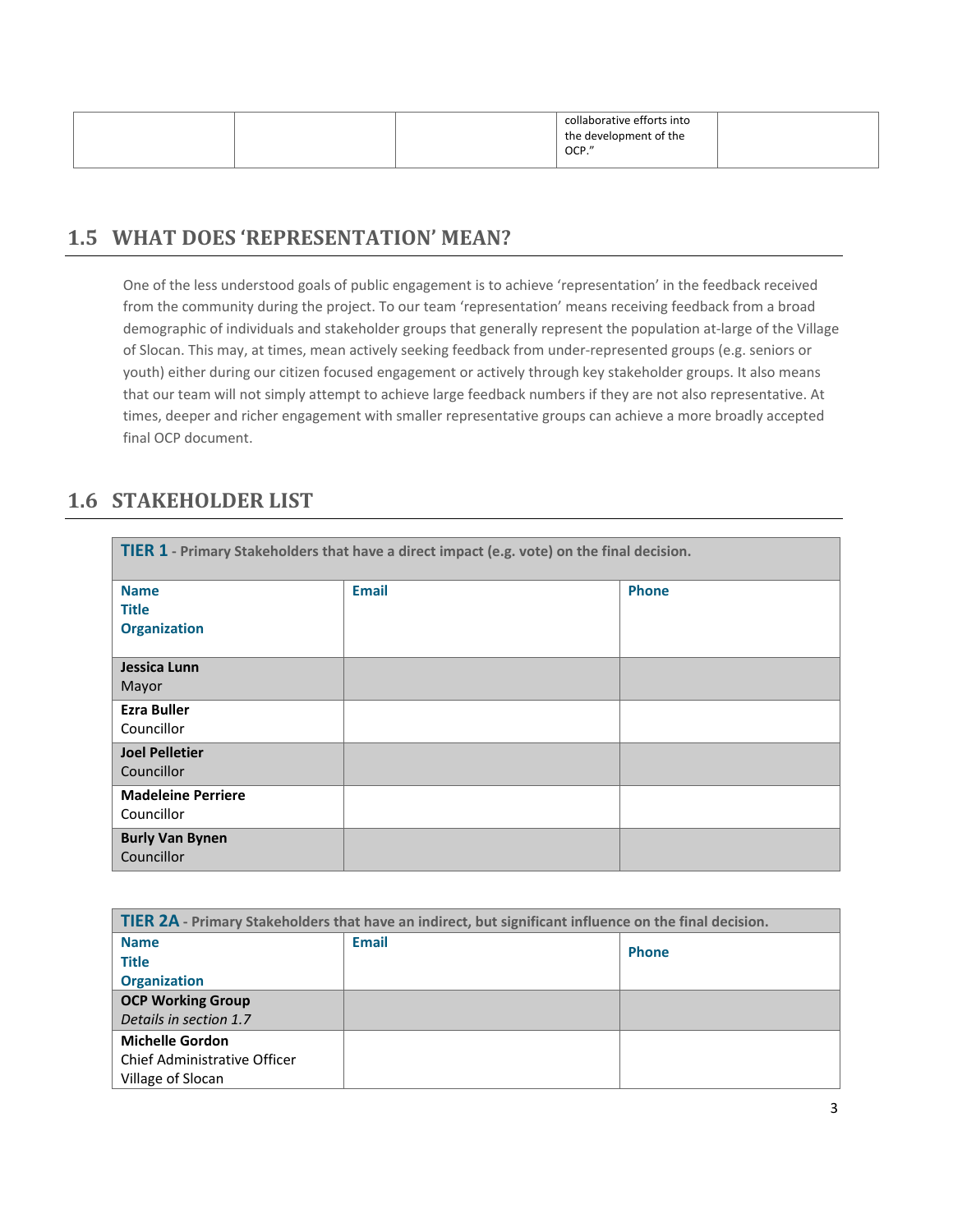**TIER 2B - Secondary Stakeholders that have an indirect, but significant influence on the final decision SLOCAN VILLAGE - COMMUNITY GROUPS/ORGS/COMMITTEES**

| <b>ORGANIZATION</b>                                              | <b>DESCRIPTION</b>                                                           | <b>CONTACT</b><br><b>NAME</b> | <b>PHONE</b> | <b>EMAIL</b> |
|------------------------------------------------------------------|------------------------------------------------------------------------------|-------------------------------|--------------|--------------|
| <b>Slocan Affordable</b><br><b>Housing</b><br><b>Commission</b>  | Affordable Housing in<br>Slocan                                              |                               |              |              |
| <b>Slocan Climate</b><br><b>Action Commission</b>                | <b>Climate Action in Slocan</b>                                              |                               |              |              |
| <b>Slocan Community</b><br>Library                               | <b>Community Library</b>                                                     |                               |              |              |
| <b>Slocan Fitness</b><br><b>Center</b>                           | <b>Community Fitness</b><br>Center                                           |                               |              |              |
| <b>Slocan Legion</b>                                             | <b>Community Hall</b>                                                        |                               |              |              |
| <b>Slocan Outdoor Rec</b><br><b>Commission</b>                   | Outdoor Rec in Slocan<br>(volleyball/baseball/ten<br>nis/ice rink, etc)      |                               |              |              |
| <b>Slocan Outdoor Rink</b><br><b>Enthusiasts</b>                 | Outdoor Ice Rink @ the<br>tennis courts                                      |                               |              |              |
| <b>Slocan Owl Walk</b>                                           | Municipal lands /<br>interpretive<br>educational walk /<br>outdoor classroom |                               |              |              |
| <b>Slocan Saturday</b><br><b>Market Committee</b>                | Saturday Farmer's<br>Market                                                  |                               |              |              |
| <b>Slocan Valley</b><br><b>Historical Society</b>                | Preserving Slocan<br>Heritage, Archives                                      |                               |              |              |
| <b>Slocan Valley</b><br>Outrider's<br><b>Association</b>         | Horse Corral, Annual<br>Events                                               |                               |              |              |
| <b>Slocan Valley Rail</b><br><b>Trail Society</b>                | <b>Rail Trail</b>                                                            |                               |              |              |
| <b>Slocan Valley</b><br><b>Seniors Housing</b><br><b>Society</b> | 12-unit<br>Seniors/Affordable<br>complex in the Village                      |                               |              |              |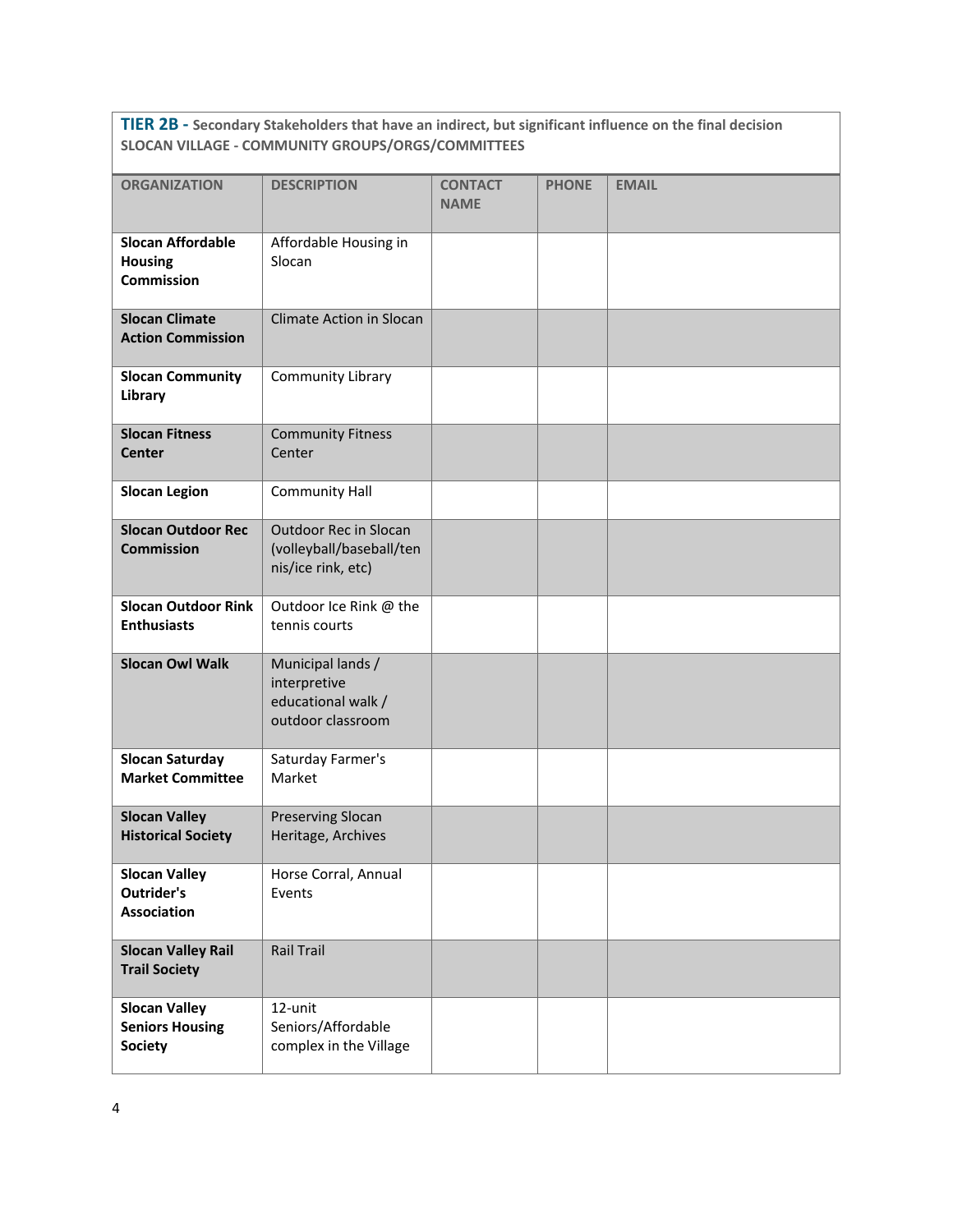| <b>Slocan Wellness</b><br><b>Center Commission</b> | Slocan Health &<br><b>Wellness Center</b>                |  |  |
|----------------------------------------------------|----------------------------------------------------------|--|--|
| <b>Spirit of Slocan</b><br><b>Committee</b>        | Annual Events, Village<br><b>Beautification Projects</b> |  |  |
| <b>Village of Slocan</b><br><b>Public Works</b>    | <b>Public Works</b><br>Department                        |  |  |

| <b>TIER 2B</b><br><b>SLOCAN BUSINESSES</b>                     |                                                 |                     |              |              |
|----------------------------------------------------------------|-------------------------------------------------|---------------------|--------------|--------------|
| <b>ORGANIZATION</b>                                            | <b>DESCRIPTION</b>                              | <b>CONTACT NAME</b> | <b>PHONE</b> | <b>EMAIL</b> |
| <b>Canada Post</b><br>Slocan                                   |                                                 |                     |              |              |
| Data Rebel Inc.                                                | <b>Digital Service</b><br>Provider              |                     |              |              |
| <b>Driftwood</b><br><b>Vacation Rental</b><br>Home             | Operating a<br><b>Vacation Rental</b><br>Home   |                     |              |              |
| <b>Fiddler on the</b><br><b>Roof Chimney</b><br><b>Service</b> | <b>Chimney Service</b>                          |                     |              |              |
| Flaca's Bakery &<br><b>Bistro</b>                              | Operating a Bakery<br>& Bistro                  |                     |              |              |
| George's<br><b>Excavating</b>                                  | Excavating                                      |                     |              |              |
| <b>Grit &amp; Grace</b><br>Counselling                         | <b>Counselling Services</b>                     |                     |              |              |
| <b>Harold Street</b><br>Café                                   | Operating a<br>Restaurant                       |                     |              |              |
| <b>Ice Creek Lodge</b>                                         | Commercial Office +<br>Tourist<br>Accommodation |                     |              |              |
| <b>Im Addicted to</b><br><b>Craft</b>                          | Artisan Gift Shop +<br><b>Craft Supplies</b>    |                     |              |              |
| <b>Kootenay High</b><br>Quality                                | Medical Marijuana                               |                     |              |              |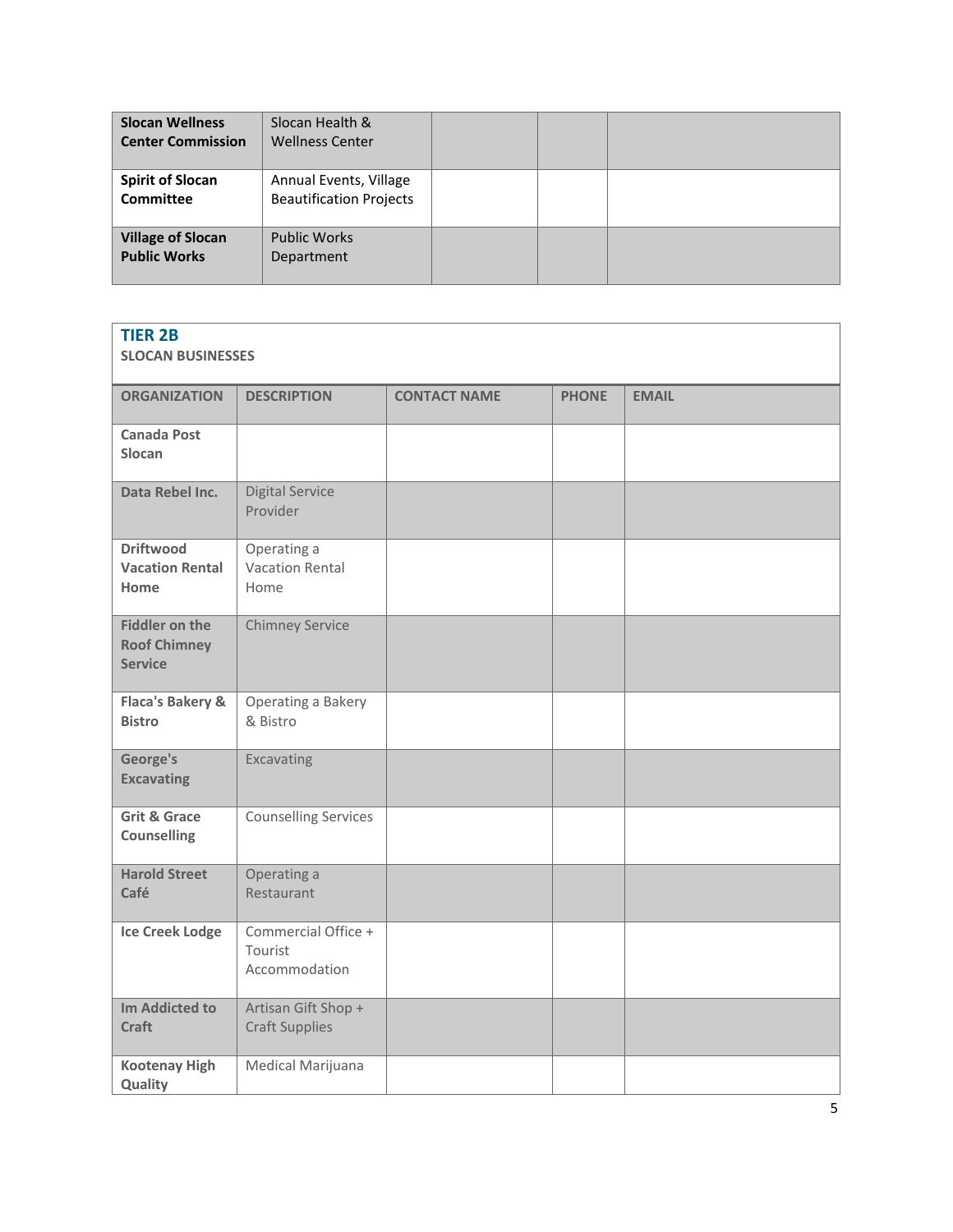| <b>Medicine</b>                                                     | Production                                             |  |  |
|---------------------------------------------------------------------|--------------------------------------------------------|--|--|
| <b>Linda's Cleaning</b>                                             | <b>Cleaning Services</b>                               |  |  |
| <b>Mike Winfield</b><br>Plumbing                                    | Plumbing Contractor                                    |  |  |
| <b>Mills Bros</b><br><b>Construction</b><br>Ltd.                    | <b>General Contracting</b>                             |  |  |
| <b>Mountain Valley</b><br><b>Station</b>                            | Convenience Store,<br>Gas Station &<br>Recycling depot |  |  |
| <b>Pointed Relief</b><br><b>Acupuncutre &amp;</b><br><b>Massage</b> | Acupuncture &<br>Massage Therapy<br><b>Services</b>    |  |  |
| Raven<br>Acupuncture                                                | Operating an<br>Acupuncture<br>Practice                |  |  |
| <b>Slocan Artisan</b><br><b>Farmers Market</b>                      | Operating a<br>Saturday Market<br>(seasonal)           |  |  |
| <b>Slocan Valley</b><br><b>Massage</b><br><b>Therapy</b>            | Massage Therapy                                        |  |  |
| <b>Slocan Village</b><br>Market Ltd.                                | Operating a store -<br>Grocery/Liquor/Lott<br>$\circ$  |  |  |
| <b>Springer Creek</b><br><b>RV Park &amp;</b><br>Campground         | Operating A<br>Campground<br>(seasonal)                |  |  |
| <b>Sunday</b><br><b>Afternoon</b>                                   | <b>Specialty Services</b>                              |  |  |
| Sustainable<br><b>Roots</b><br>Contracting                          | <b>General Contracting</b>                             |  |  |
| <b>Swan House</b><br><b>Vacation Rental</b>                         | <b>Vacation Rentals</b>                                |  |  |
| <b>The Grizz Food</b>                                               | Operating a Mobile<br>Vendor Food Truck                |  |  |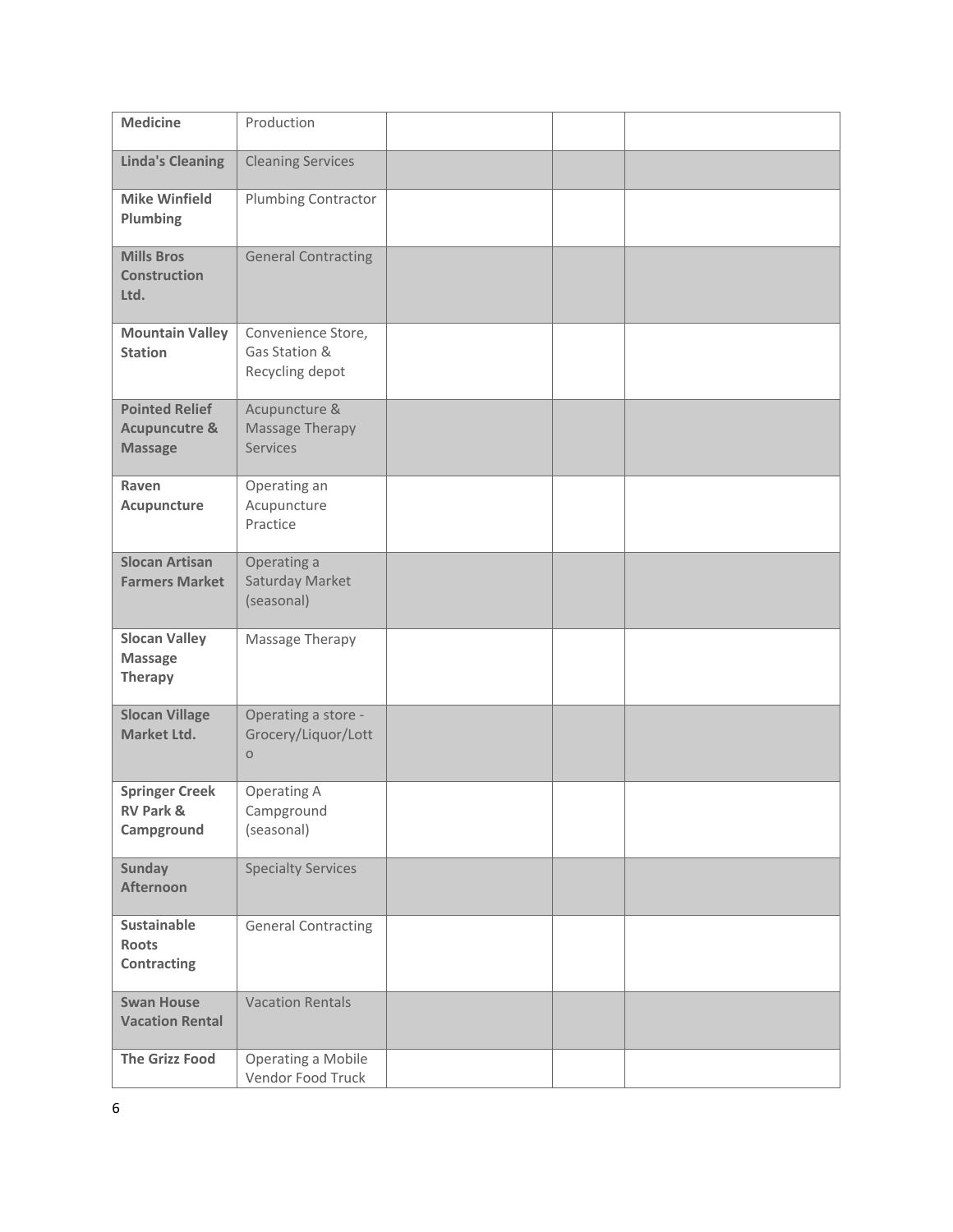| <b>Truck</b>                                 | (seasonal)                                                          |  |  |
|----------------------------------------------|---------------------------------------------------------------------|--|--|
| The Vegan Biker<br><b>Food Truck</b>         | <b>Operating a Mobile</b><br><b>Vendor Food Truck</b><br>(seasonal) |  |  |
| <b>Timewarp Tie</b><br>Dye                   | Vending Tye Die<br>Shirts and Apparel<br>(seasonal)                 |  |  |
| Valhalla<br><b>Massage</b><br><b>Therapy</b> | Massage Therapy                                                     |  |  |

| <b>TIER 2B</b><br><b>OTHER</b>                                         |                                                                 |                     |              |              |
|------------------------------------------------------------------------|-----------------------------------------------------------------|---------------------|--------------|--------------|
| <b>ORGANIZATIO</b><br>N                                                | <b>DESCRIPTION</b>                                              | <b>CONTACT NAME</b> | <b>PHONE</b> | <b>EMAIL</b> |
| Arrow-Slocan<br>Tourism<br><b>Association</b>                          |                                                                 |                     |              |              |
| <b>Columbia Basin</b><br><b>Alliance for</b><br><b>Literacy (CBAL)</b> |                                                                 |                     |              |              |
| <b>KCDS - Slocan</b><br>(at WEGCSS)                                    | Work BC / Career<br>Development                                 |                     |              |              |
| <b>Kootenay Food</b><br>/ West<br>Kootenay<br>Permaculture             |                                                                 |                     |              |              |
| <b>SIFCo</b>                                                           | Forestry<br>Cooperative /<br>Wildfire Mitigation,<br>Prevention |                     |              |              |
| <b>Slocan District</b><br><b>Health</b><br><b>Committee</b>            |                                                                 |                     |              |              |
| <b>Slocan Fire</b><br><b>Department</b>                                |                                                                 |                     |              |              |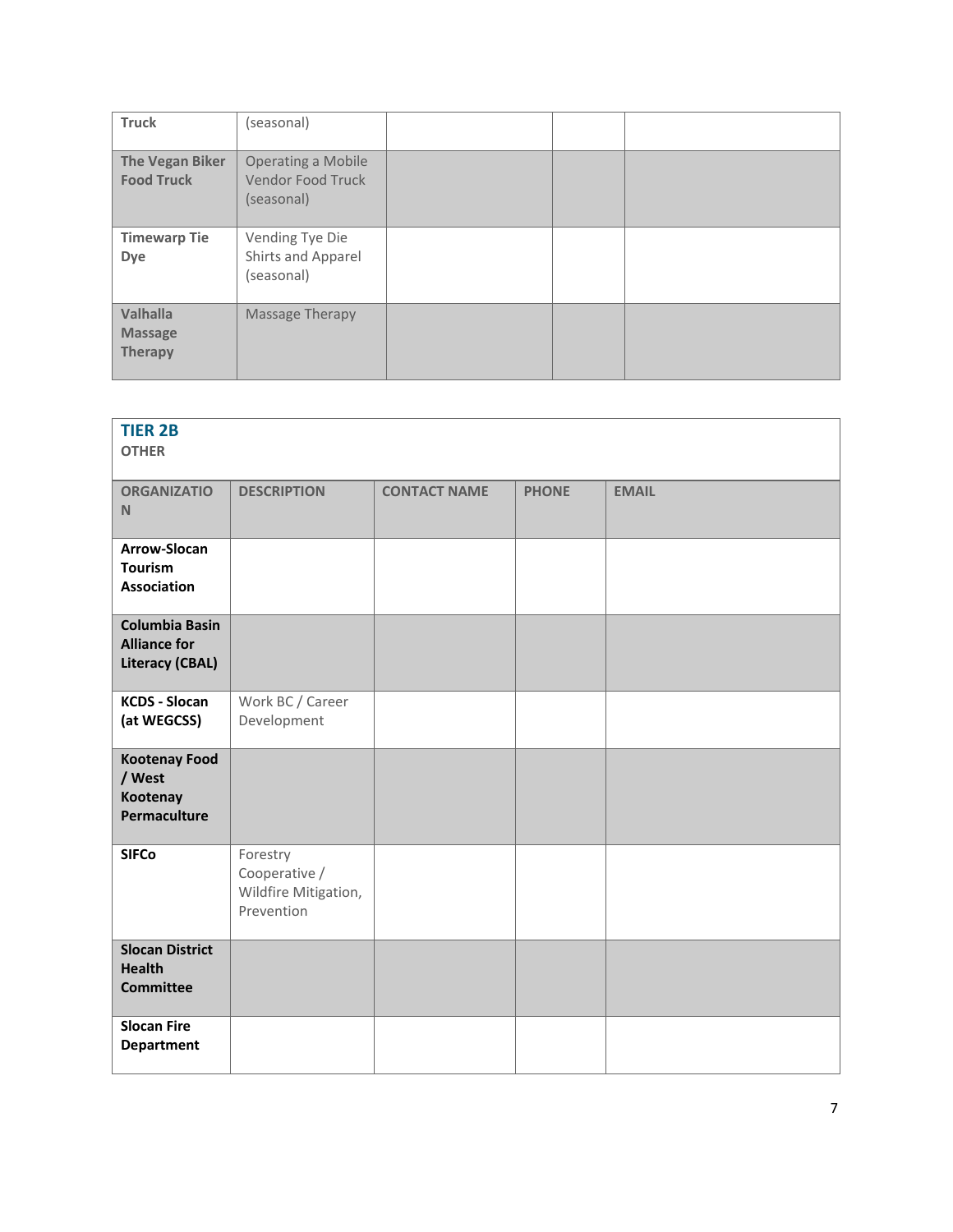| <b>Slocan Lake</b><br>Stewardship<br><b>Society</b>                                                                                    |                                                                                     |  |  |
|----------------------------------------------------------------------------------------------------------------------------------------|-------------------------------------------------------------------------------------|--|--|
| <b>Slocan Valley</b><br><b>Arts Council</b>                                                                                            |                                                                                     |  |  |
| <b>Slocan Valley</b><br><b>Chamber of</b><br><b>Commerce</b>                                                                           |                                                                                     |  |  |
| <b>Slocan Valley</b><br>Economic<br><b>Development</b><br>Partnership                                                                  | Economic Dev't in<br>the Slocan Valley -<br>Slocan/Silverton/N<br>D and RDCK Area H |  |  |
| <b>Slocan Valley</b><br><b>Youth Network</b>                                                                                           | Youth Programs &<br><b>Services</b>                                                 |  |  |
| Slocan<br>Waterfront<br><b>Restoration &amp;</b><br><b>Dev't Society</b>                                                               |                                                                                     |  |  |
| Valhalla<br><b>Children's</b><br><b>Center</b>                                                                                         | Slocan Daycare<br>(coordinator has<br>expressed they<br>would like to take<br>part) |  |  |
| <b>WEGCSS</b>                                                                                                                          | Community<br>Center/Youth<br>Center/Food<br>Bank/Comp<br>Lab/Services               |  |  |
| *NEW - Maker-<br>space &<br><b>Business Hub</b><br>at the former<br><b>Mill Office</b><br>(rezone set to<br>be approved<br>on Feb. 14) |                                                                                     |  |  |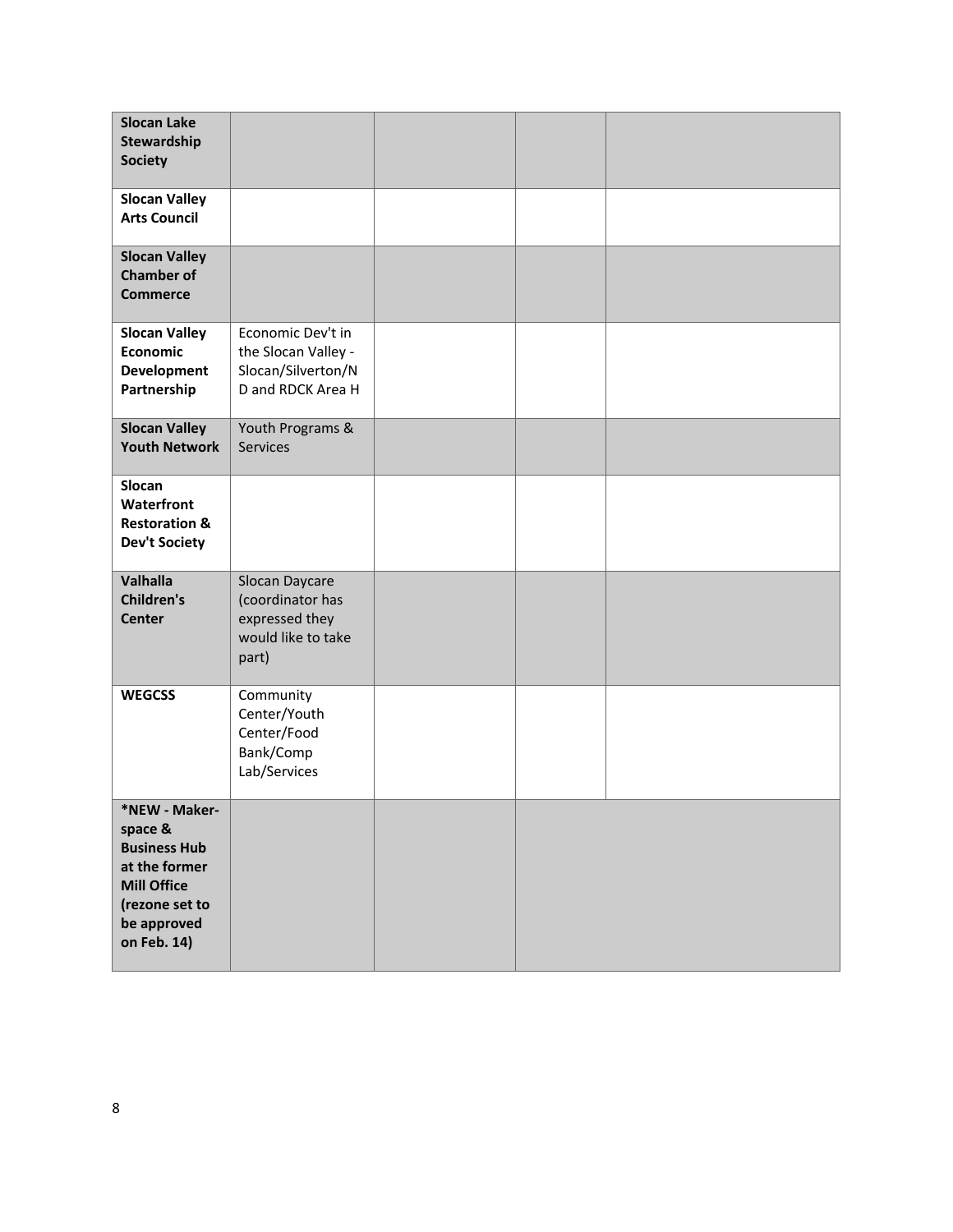| TIER 3: Tertiary Stakeholders that have an indirect, but significant influence on the final decision<br><b>GOVERNMENT / FIRST NATIONS / UTILITIES</b> |                                  |                     |              |              |  |
|-------------------------------------------------------------------------------------------------------------------------------------------------------|----------------------------------|---------------------|--------------|--------------|--|
| <b>ORGANIZATION</b>                                                                                                                                   | <b>DESCRIPTION</b>               | <b>CONTACT NAME</b> | <b>PHONE</b> | <b>EMAIL</b> |  |
| <b>Fortis BC</b>                                                                                                                                      |                                  |                     |              |              |  |
| <b>ONA (Okanagan Nation</b><br>Alliance)                                                                                                              |                                  |                     |              |              |  |
| <b>Ktunaxa First Nation</b>                                                                                                                           |                                  |                     |              |              |  |
| <b>RDCK</b>                                                                                                                                           | Area H<br><b>Director</b>        |                     |              |              |  |
| <b>School District 8</b>                                                                                                                              | WE Graham<br>Community<br>School |                     |              |              |  |
| <b>Sinixt First Nation</b>                                                                                                                            |                                  |                     |              |              |  |
| <b>Trails BC</b>                                                                                                                                      | Slocan Rail<br>Trail             |                     |              |              |  |
| <b>Ministry of Transportation</b><br>and Infrastructure (MOTI)                                                                                        |                                  |                     |              |              |  |

<span id="page-14-0"></span>

| <b>Additional Stakeholders and Contacts</b> |                                                                                                 |              |  |  |  |  |
|---------------------------------------------|-------------------------------------------------------------------------------------------------|--------------|--|--|--|--|
|                                             | *Include other stakeholders here such as community church representative, program coordinators, |              |  |  |  |  |
| passionate community members, etc.          |                                                                                                 |              |  |  |  |  |
| <b>Name</b>                                 | <b>Email</b>                                                                                    | <b>Phone</b> |  |  |  |  |
| <b>Title</b>                                |                                                                                                 |              |  |  |  |  |
| <b>Organization</b>                         |                                                                                                 |              |  |  |  |  |
|                                             |                                                                                                 |              |  |  |  |  |
|                                             |                                                                                                 |              |  |  |  |  |
|                                             |                                                                                                 |              |  |  |  |  |
|                                             |                                                                                                 |              |  |  |  |  |
|                                             |                                                                                                 |              |  |  |  |  |
|                                             |                                                                                                 |              |  |  |  |  |
|                                             |                                                                                                 |              |  |  |  |  |
|                                             |                                                                                                 |              |  |  |  |  |
|                                             |                                                                                                 |              |  |  |  |  |
|                                             |                                                                                                 |              |  |  |  |  |
|                                             |                                                                                                 |              |  |  |  |  |
|                                             |                                                                                                 |              |  |  |  |  |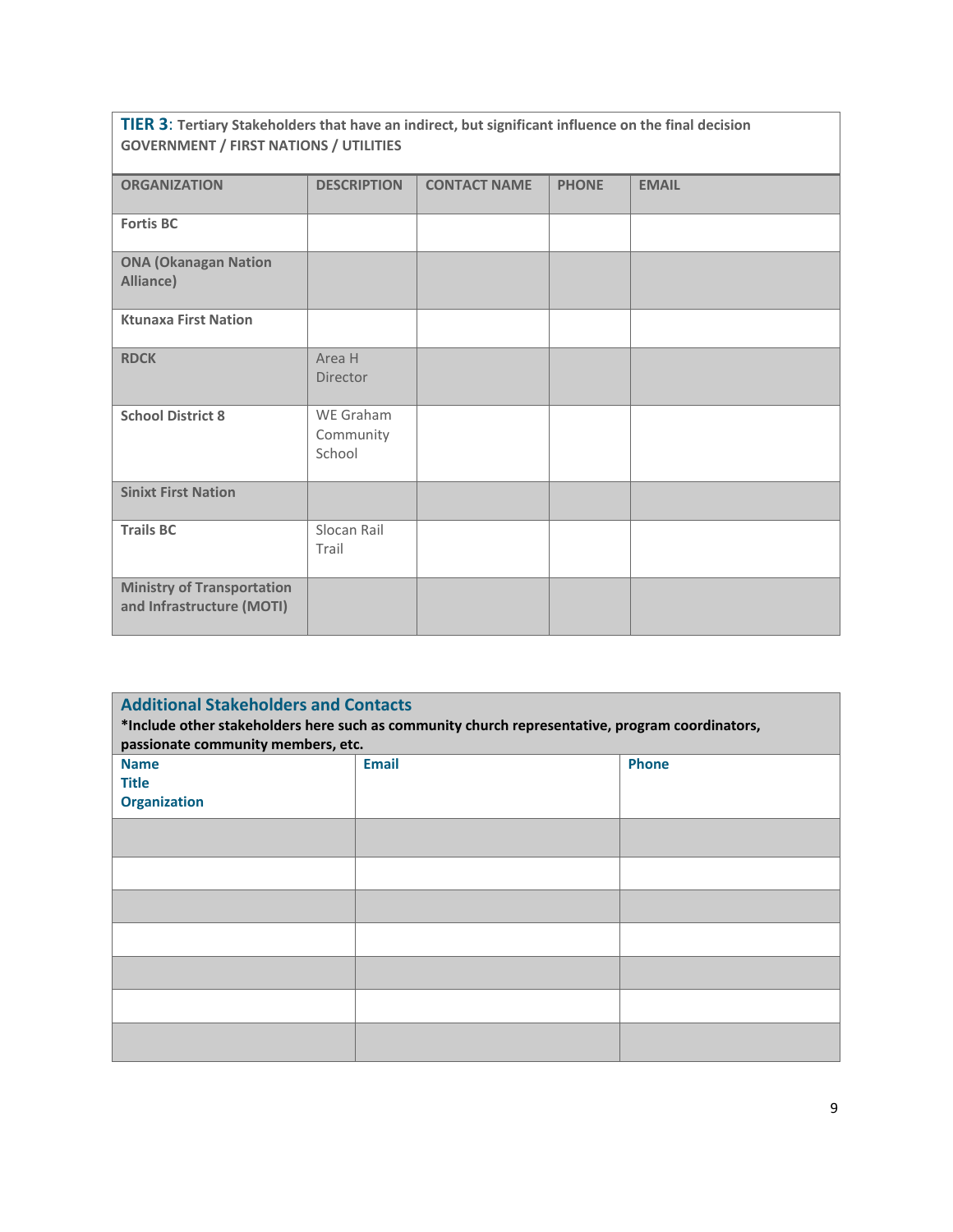| <b>Village Referral List</b>                                   |                                  |                     |              |              |
|----------------------------------------------------------------|----------------------------------|---------------------|--------------|--------------|
| <b>ORGANIZATION</b>                                            | <b>DESCRIPTION</b>               | <b>CONTACT NAME</b> | <b>PHONE</b> | <b>EMAIL</b> |
| <b>Fortis BC</b>                                               |                                  |                     |              |              |
| <b>ONA (Okanagan Nation</b><br>Alliance)                       |                                  |                     |              |              |
| <b>Ktunaxa First Nation</b>                                    |                                  |                     |              |              |
| <b>RDCK</b>                                                    | Area H<br>Director               |                     |              |              |
| <b>School District 8</b>                                       | WE Graham<br>Community<br>School |                     |              |              |
| <b>Sinixt First Nation</b>                                     |                                  |                     |              |              |
| <b>Trails BC</b>                                               | Slocan Rail<br>Trail             |                     |              |              |
| <b>BC Hydro</b>                                                |                                  |                     |              |              |
| <b>Telus</b>                                                   |                                  |                     |              |              |
| <b>Fire Department</b>                                         |                                  |                     |              |              |
| <b>Interior Health</b>                                         |                                  |                     |              |              |
| <b>Ministry of Transportation</b><br>and Infrastructure (MOTI) |                                  |                     |              |              |
| <b>BC Assessment</b>                                           |                                  |                     |              |              |

# **1.7 OCP WORKING GROUP**

The Village of Slocan OCP Working Group will be composed of key stakeholders and community champions. The role of the OCP Working Group is to assist in the direction and guidance of the OCP update by providing feedback and acting as a sounding board for ideas presented by the team. This group will be the team's quality assurance, reviewing policy directions prior to public release, and helping garner public buy-in as champions of the OCP project. This working group will be a key component of Slocan's OCP success. We expect the Working Group to be involved with any staff working sessions and key communications dates identified in our detailed workplan.

A volunteer committee of approximately 5-7 members should be established with representative members (1-2)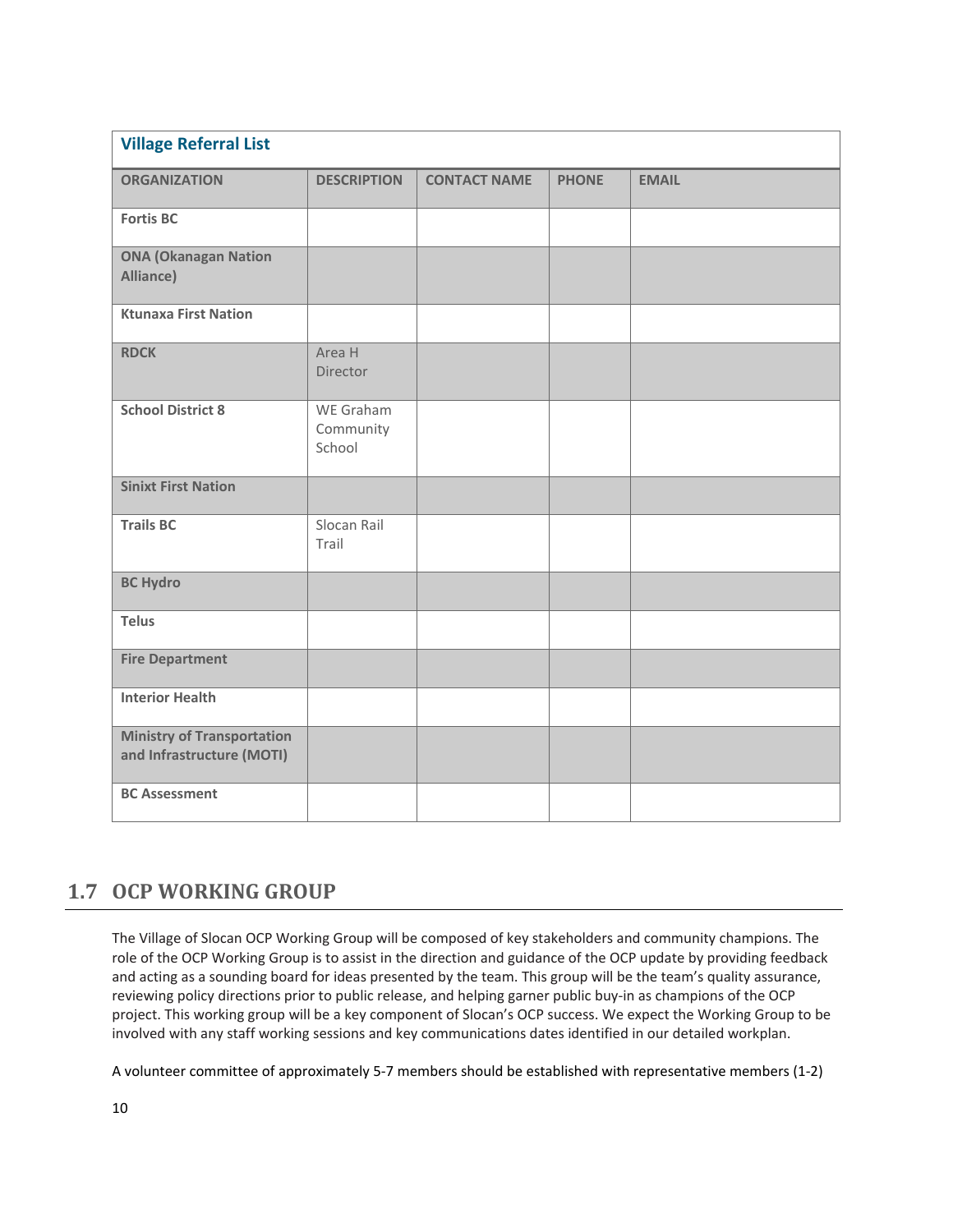from the following community groups, or similar: business/development/Chamber of Commerce; environmental/recreation; social/housing/seniors; youth/school district; Village Council.

*Key Roles and Responsibilities of the Working Group will include:*

- Reviewing OCP materials sent to them and preparing comments / questions for the project team
- Attending meetings, either in person or online to review materials and provide feedback
- Support project promotions and community outreach by helping spread the word through their personal and professional networks (in person and online). This includes project information and upcoming engagement event promotions
- Answer questions from the community or direct them to the project team for answers
- Exercising discretion when speaking to community members prior to project information becoming public. It is expected that Working Group Members will not share meeting materials publicly until they have been approved by the project team and Village staff. The materials that are intended to be public will be made available to the Working Group once they are refined and ready for public feedback.

| <b>OCP Working Group</b><br>** below are suggested community groups and are subject to change |              |              |
|-----------------------------------------------------------------------------------------------|--------------|--------------|
| <b>Name</b><br><b>Title</b><br><b>Organization</b>                                            | <b>Email</b> | <b>Phone</b> |
| Affordable Housing Advisory<br>Commission                                                     |              |              |
| <b>Climate Action Advisory</b><br>Commission                                                  |              |              |
| <b>School District 8</b>                                                                      |              |              |
| Village Councillor                                                                            |              |              |
| W.E. Graham Community Service<br>Society                                                      |              |              |
| Local business representative /<br>Slocan Valley Chamber of<br>Commerce                       |              |              |
| Slocan Integral Forestry<br>Cooperative (SIFCo)                                               |              |              |
| Kootenay Career Development<br>Society (KCDS)                                                 |              |              |
| Slocan Valley Historical Society                                                              |              |              |
| Slocan Valley Youth Network                                                                   |              |              |
| Slocan Valley Seniors' Housing<br>Society                                                     |              |              |
| Provincial Park Representation                                                                |              |              |
| Arrow Lakes, Slocan Valley Tourism                                                            |              |              |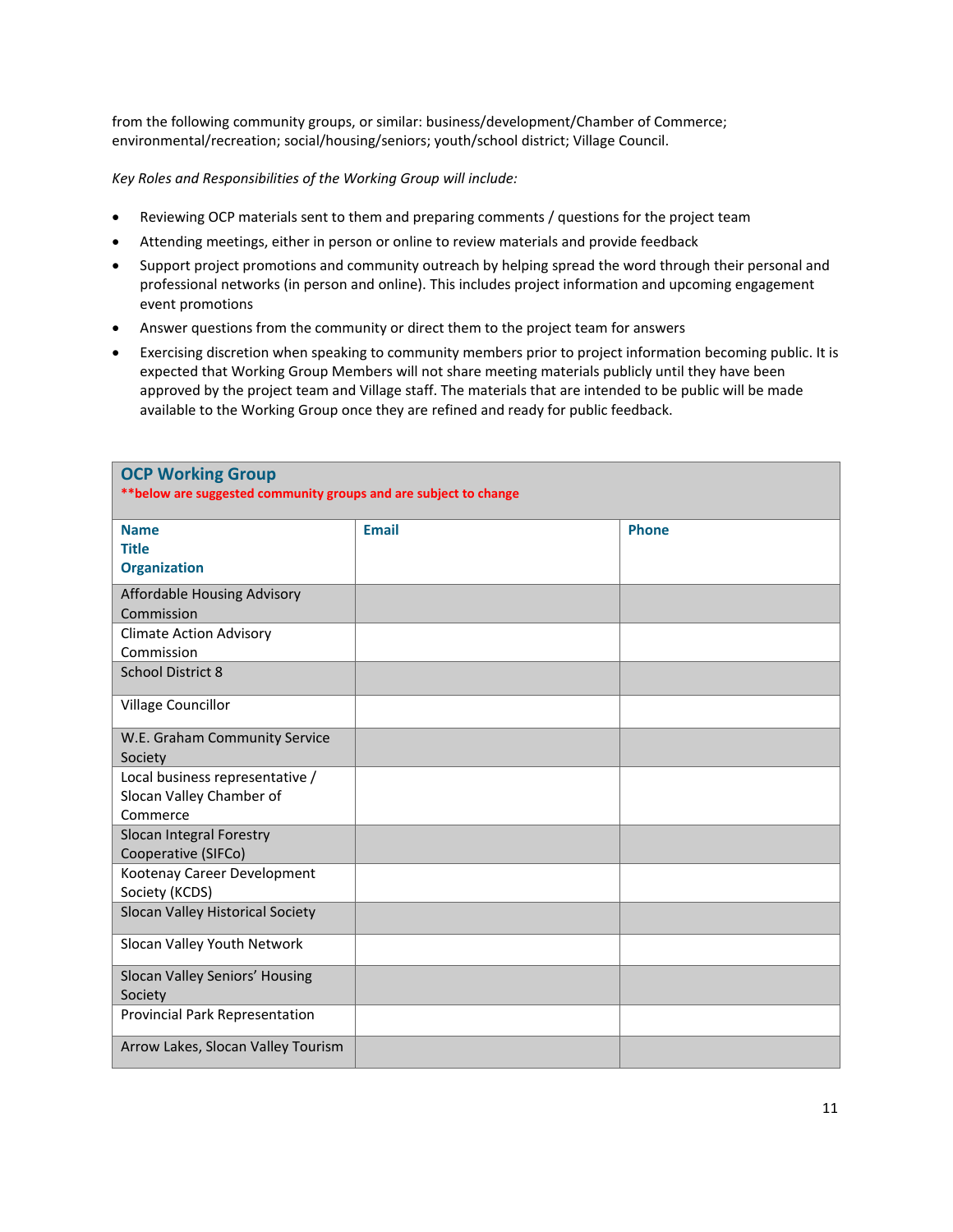| $\lambda$<br>Recreation f<br>.<br>ation |  |  |
|-----------------------------------------|--|--|
|-----------------------------------------|--|--|

# <span id="page-17-0"></span>**1.8 WHAT ENGAGEMENT ACTIVITIES WILL WE DO?**

Below represents a proposed timeline and sequencing of engagement activities that has been developed to be accommodating and responsive to community input and ideas.

| <b>Phase / Date</b><br>Complete?                                                                      | Tactic (s)                                                                                                                                                                                                                                                                         | <b>Target Group(s)</b>    | <b>Who's Responsible?</b>                        |
|-------------------------------------------------------------------------------------------------------|------------------------------------------------------------------------------------------------------------------------------------------------------------------------------------------------------------------------------------------------------------------------------------|---------------------------|--------------------------------------------------|
| <b>Phase 1: Project Initiation</b>                                                                    |                                                                                                                                                                                                                                                                                    |                           |                                                  |
| January 14                                                                                            | <b>C&amp;E Plan development</b><br>Work with Village staff to identify key stakeholders /<br>stakeholder mapping exercise<br>Identify and confirm OCP Working Group Members,<br>$\bullet$<br>social media / online outreach for members                                            | Village staff             | Selkirk with collaboration<br>from Village staff |
| January 14                                                                                            | <b>Establish templates for project communications</b><br>Internal communication preferred methods<br>٠<br>External email templates (MailChimp), posters,<br>schedule, social media guidelines<br>Set up Village web address / platform<br>How to contact us / set up project email | Village staff<br>Citizens | Selkirk                                          |
| January 14                                                                                            | Develop project brand<br>Develop MS Word templates and other branding that<br>$\bullet$<br>includes fonts, colours and symbols to ensure a<br>consistent theme of documents throughout the project                                                                                 | Citizens                  | Selkirk with feedback from<br>Village staff      |
| January 10                                                                                            | <b>Council Presentation #1</b><br>Presentation and project overview, introduction of the<br>$\bullet$<br>Selkirk Team                                                                                                                                                              | Council                   | Selkirk                                          |
| <b>Ongoing</b>                                                                                        | <b>Establish First Nations engagement</b><br>Confirm existing relationships with local / regional First<br>Nations, reach out early with project information                                                                                                                       | <b>First Nations</b>      | Village staff with support<br>from Selkirk       |
| <b>Deliverables:</b><br>C&E Plan<br>Project Brand<br><b>Phase 2: Technical Review &amp; Issues ID</b> | <b>Communications Templates</b><br><b>Council Presentation</b>                                                                                                                                                                                                                     |                           |                                                  |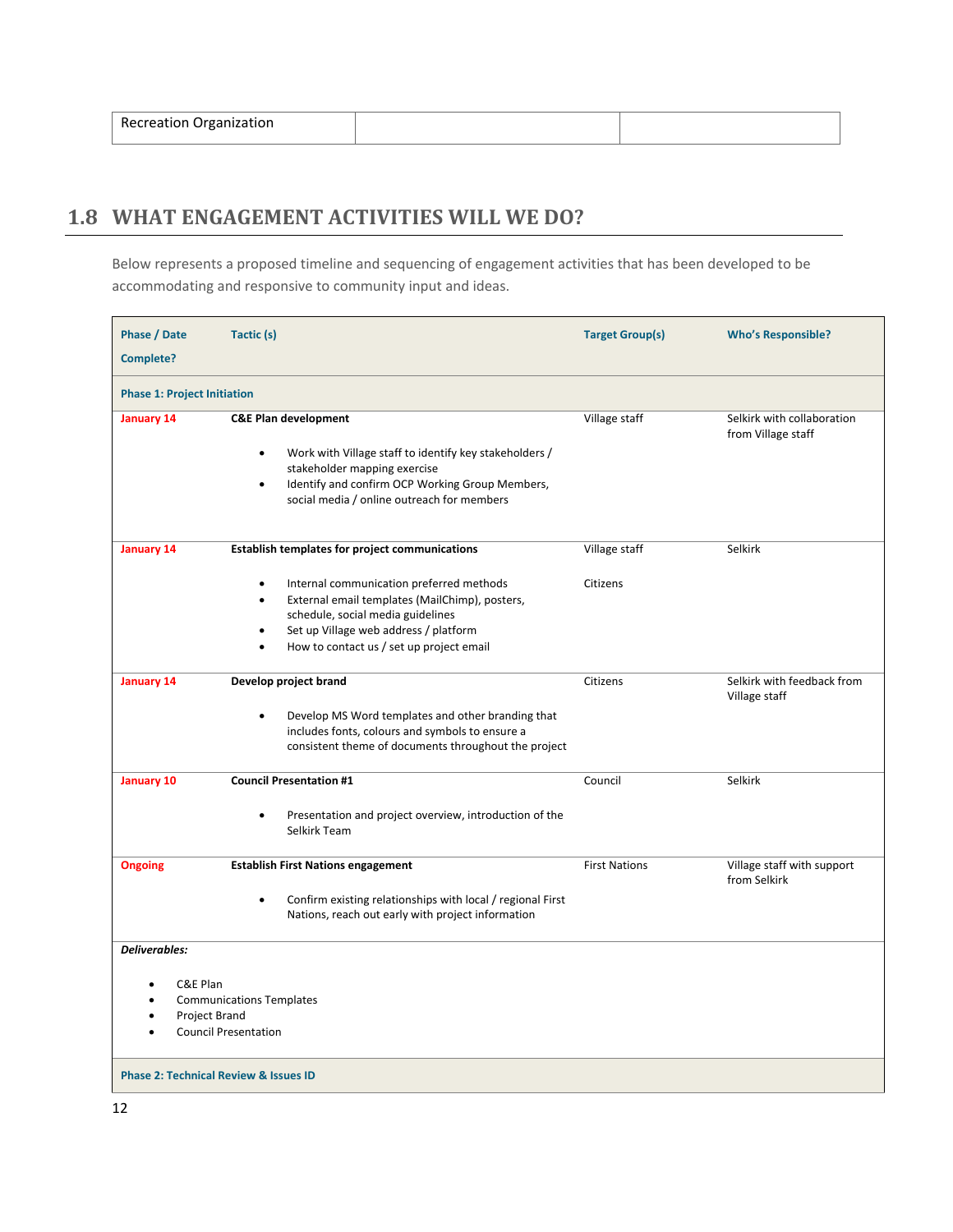| January 24-<br><b>February 11</b> | Prepare engagement materials to be circulated to OCP Working<br>Group and key stakeholder groups          | <b>OCP Working Group</b> | Selkirk                                               |
|-----------------------------------|-----------------------------------------------------------------------------------------------------------|--------------------------|-------------------------------------------------------|
|                                   |                                                                                                           | Key stakeholders         |                                                       |
|                                   | Engagement materials to be based on information                                                           |                          |                                                       |
|                                   | from research & analysis phase                                                                            | Citizens                 |                                                       |
|                                   | Information and ideas from Working Group and key                                                          |                          |                                                       |
|                                   | stakeholder groups to be incorporated into materials                                                      |                          |                                                       |
|                                   | Project overview documents to introduce project to                                                        |                          |                                                       |
|                                   | the community / key stakeholder groups                                                                    |                          |                                                       |
| <b>Week of February</b><br>22     | OCP Working Group Meeting #1 (online):                                                                    | <b>OCP Working Group</b> | Selkirk                                               |
|                                   | Project overview, Meet & Greet                                                                            |                          |                                                       |
|                                   | Issue identification exercise                                                                             |                          |                                                       |
|                                   | Receive feedback on engagement materials                                                                  |                          |                                                       |
| January 24-<br><b>February 25</b> | Key Stakeholder Contact (online / phone / email)                                                          | Key Stakeholder Groups   | Selkirk                                               |
|                                   | Project overview, Meet & Greet                                                                            |                          |                                                       |
|                                   | Emails and phone calls to establish key contacts                                                          |                          |                                                       |
|                                   | Opportunity to introduce project, discuss key issues                                                      |                          |                                                       |
|                                   | and concerns informally                                                                                   |                          |                                                       |
|                                   | Gauge availability, interest, concerns                                                                    |                          |                                                       |
| <b>Week of March 1</b>            | <b>Council Presentation #2 (online)</b>                                                                   | Council                  | <b>Selkirk</b>                                        |
|                                   |                                                                                                           |                          |                                                       |
|                                   | Presentation of "Key Issues Report"<br>Q&A and Council input session                                      |                          |                                                       |
|                                   |                                                                                                           |                          |                                                       |
| Deliverables:                     | Launch project public communications<br><b>Council Presentation</b>                                       |                          |                                                       |
|                                   | <b>Phase 3: Community &amp; Stakeholder Consultation</b>                                                  |                          |                                                       |
| March 7 - March<br>18             | Prepare engagement materials for citizen engagement at open<br>house                                      | <b>OCP Working Group</b> | Selkirk                                               |
|                                   |                                                                                                           | Key Stakeholder Groups   |                                                       |
|                                   | Materials to highlight issues identified in phase 2                                                       | Citizens                 |                                                       |
|                                   | Materials will be sent to staff, Council, and Working<br>Group for review                                 |                          |                                                       |
| <b>Week of March</b><br>14        | Staff, Working Group, Council Materials Review (email / phone)                                            | Village staff            | Selkirk with feedback from<br>Village staff, Council, |
|                                   | Discussion on Draft Vision, Guiding Principles, "Big<br>Moves", engagement materials, and upcoming events | Council                  | <b>Working Group</b>                                  |
|                                   |                                                                                                           | <b>OCP Working Group</b> |                                                       |
| March 7 - March<br>28             | Advertising materials / campaign development and roll-out                                                 | Citizens                 | <b>Selkirk</b>                                        |
|                                   | Using existing brand / templates                                                                          |                          |                                                       |
|                                   | Distribution throughout community using avenues<br>identified in section 1.9                              |                          |                                                       |
| <b>Week of March</b><br>28        | OCP Engagement Week (in-person, backup online)                                                            | Citizens                 | Selkirk with support from<br>Village staff            |
|                                   | 3 days of events in the community including:                                                              |                          |                                                       |
|                                   | Meetings / focus group workshops with Council, staff,                                                     |                          |                                                       |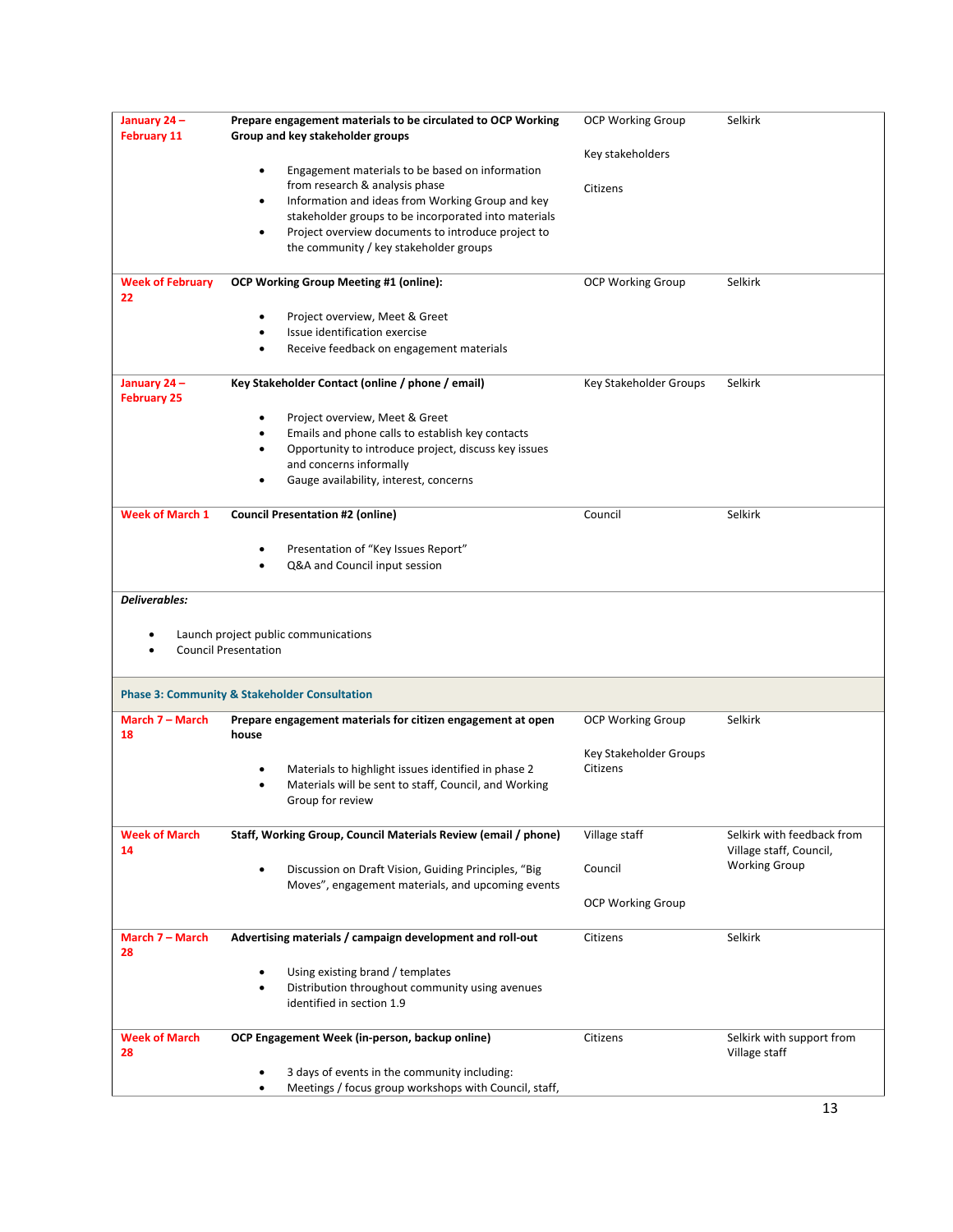|                           | OCP working group, and key stakeholder groups<br>Pop-up events at local "hot spots" (in-person option),<br>$\bullet$<br>complimented with information online<br>Interactive open house presentation of the OCP "Big<br>Moves" (COVID version + recording online)<br>Digital & paper community survey (available for 2<br>weeks)<br>Youth & First Nations engagement (in-person, phone,<br>digital, or through existing networks (e.g. incorporation<br>into school curriculum / classroom)) | Key stakeholder Groups   | Selkirk and Village staff to<br>collaborate on First Nations<br>engagement |
|---------------------------|---------------------------------------------------------------------------------------------------------------------------------------------------------------------------------------------------------------------------------------------------------------------------------------------------------------------------------------------------------------------------------------------------------------------------------------------------------------------------------------------|--------------------------|----------------------------------------------------------------------------|
|                           | Schedule: To be completed with Village staff                                                                                                                                                                                                                                                                                                                                                                                                                                                |                          |                                                                            |
|                           | Day 1                                                                                                                                                                                                                                                                                                                                                                                                                                                                                       |                          |                                                                            |
|                           | Day 2                                                                                                                                                                                                                                                                                                                                                                                                                                                                                       |                          |                                                                            |
|                           | Day 3                                                                                                                                                                                                                                                                                                                                                                                                                                                                                       |                          |                                                                            |
| <b>April 8</b>            | What We Heard Report #1 (WWHR) summarizing findings from<br>engagement activities                                                                                                                                                                                                                                                                                                                                                                                                           | Council                  | Selkirk                                                                    |
|                           |                                                                                                                                                                                                                                                                                                                                                                                                                                                                                             | Village staff            |                                                                            |
|                           | Summary of community findings & survey results<br>Identification of community support for OCP policy<br>directions                                                                                                                                                                                                                                                                                                                                                                          | Citizens                 |                                                                            |
|                           | Helps to shape the final vision, guiding principles, and<br>$\bullet$<br>policy directions of the OCP                                                                                                                                                                                                                                                                                                                                                                                       |                          |                                                                            |
| <b>Week of April 4</b>    | <b>Council Presentation #3 (online)</b>                                                                                                                                                                                                                                                                                                                                                                                                                                                     | Council                  | Selkirk                                                                    |
|                           | Presentation of WWHR, discussion<br><b>Revised Community Vision</b>                                                                                                                                                                                                                                                                                                                                                                                                                         |                          |                                                                            |
| <b>Deliverables:</b>      |                                                                                                                                                                                                                                                                                                                                                                                                                                                                                             |                          |                                                                            |
|                           | 3 days of Engagement Week activities<br>What We Heard Report                                                                                                                                                                                                                                                                                                                                                                                                                                |                          |                                                                            |
| <b>Phase 4: OCP Draft</b> |                                                                                                                                                                                                                                                                                                                                                                                                                                                                                             |                          |                                                                            |
| April 11 - May 6          | Staff, Working Group, Council Draft OCP review (email)                                                                                                                                                                                                                                                                                                                                                                                                                                      | Village staff            | Selkirk with feedback from<br>Village staff, Council,                      |
|                           | Review of Draft OCP prior to public engagement events<br>Selkirk team to incorporate feedback and revisions                                                                                                                                                                                                                                                                                                                                                                                 | Council                  | <b>Working Group</b>                                                       |
|                           |                                                                                                                                                                                                                                                                                                                                                                                                                                                                                             | <b>OCP Working Group</b> |                                                                            |
| <b>Week of May 9</b>      | <b>Council Presentation #4 (in-person)</b>                                                                                                                                                                                                                                                                                                                                                                                                                                                  | Council                  | <b>Selkirk</b>                                                             |
|                           | Presentation of Draft OCP and how comments from<br>Council were incorporated into the document                                                                                                                                                                                                                                                                                                                                                                                              |                          |                                                                            |
| <b>Week of May 9</b>      | Stakeholder Engagement / Community Open House (in-person)                                                                                                                                                                                                                                                                                                                                                                                                                                   | Citizens                 | Selkirk                                                                    |
|                           | Presentation of Draft OCP with opportunities to<br>receive feedback from the public and key stakeholder                                                                                                                                                                                                                                                                                                                                                                                     | Key stakeholder Groups   |                                                                            |
|                           | groups<br>In-person or online meetings to take place with<br>stakeholder groups prior to Open House                                                                                                                                                                                                                                                                                                                                                                                         |                          |                                                                            |
|                           | 1-day Open House to present key policy directions,                                                                                                                                                                                                                                                                                                                                                                                                                                          |                          |                                                                            |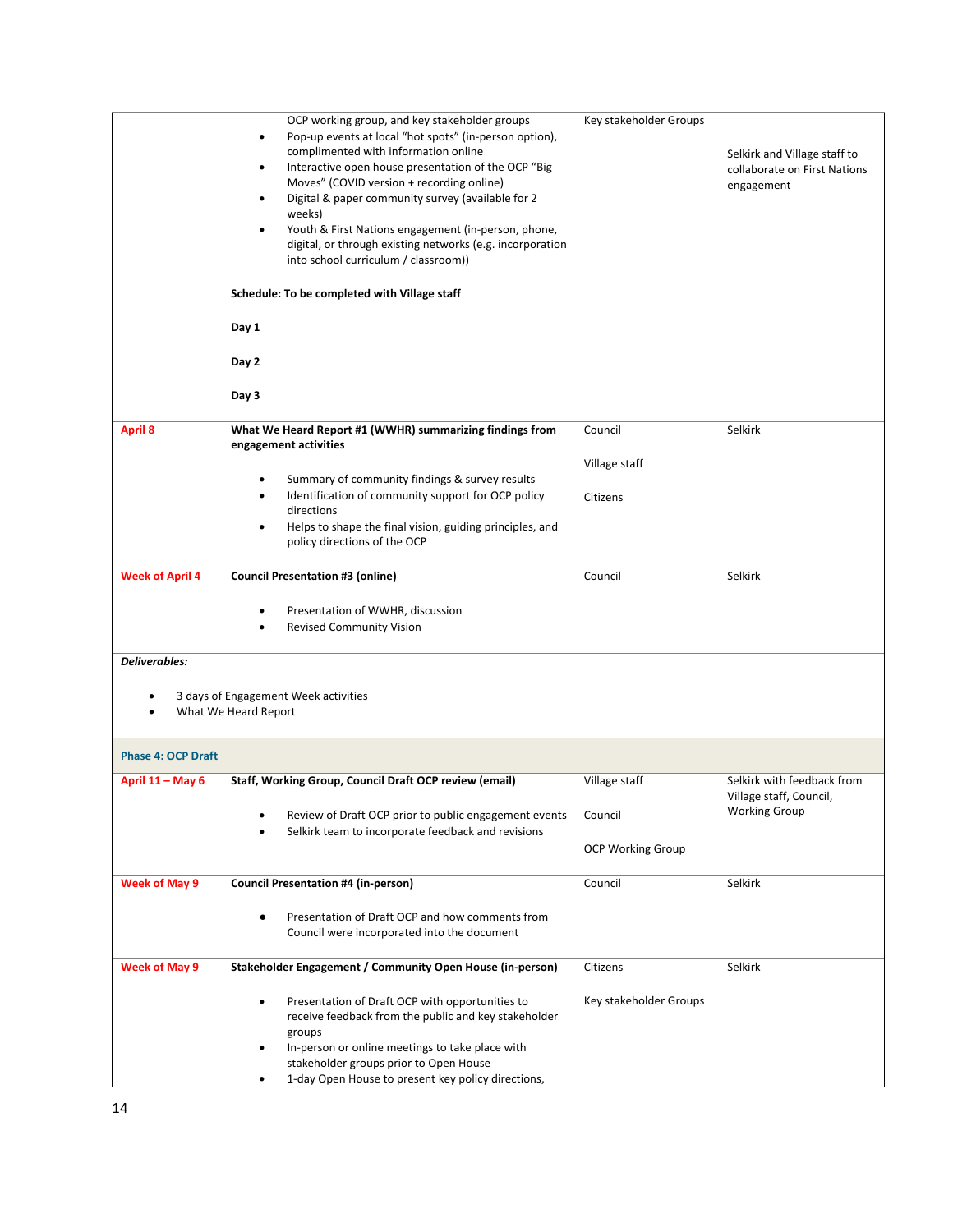|                                      | example policies, OCP sections, proposed graphics and<br>maps                                                                           |                        |                                            |
|--------------------------------------|-----------------------------------------------------------------------------------------------------------------------------------------|------------------------|--------------------------------------------|
| <b>May 20</b>                        | What We Heard Report #2                                                                                                                 | Council                | Selkirk                                    |
|                                      | Summary of questions and comments from citizens<br>and stakeholders                                                                     | Village staff          |                                            |
|                                      |                                                                                                                                         | Citizens               |                                            |
| Deliverables:                        |                                                                                                                                         |                        |                                            |
| ٠                                    | <b>Council Presentation</b>                                                                                                             |                        |                                            |
| ٠                                    | Open House engagement event<br>What We Heard Report                                                                                     |                        |                                            |
| <b>Phase 5: Draft OCP Refinement</b> |                                                                                                                                         |                        |                                            |
| <b>Week of June 6</b>                | Community & Stakeholder review of final OCP draft                                                                                       | Citizens               | Selkirk                                    |
|                                      | Redline / track changes version available for Council &<br><b>Working Group</b><br>"Clean version" digital & paper copies available for | Key stakeholder Groups |                                            |
|                                      | public<br>Maps and information boards available at Village office<br>& online                                                           |                        |                                            |
|                                      | Survey available to collate responses and feedback<br>(digital & paper copy)                                                            |                        |                                            |
|                                      | Option to offer a presentation / Q&A to public (TBD)                                                                                    |                        |                                            |
| <b>Week of June 13</b>               | <b>Agency referrals</b>                                                                                                                 | Referral List          | Village staff with support<br>from Selkirk |
|                                      | Agency & First Nation engagement as per Village<br>٠<br>referral timeline / legislative requirements                                    |                        |                                            |
| Week of June 13                      | <b>Council Presentation #5 (online)</b>                                                                                                 | Council                | Selkirk                                    |
|                                      | Presentation / Q&A to review Draft 2, ask questions<br>$\bullet$<br>and receive clarification                                           |                        |                                            |
| Deliverables:                        |                                                                                                                                         |                        |                                            |
|                                      | Redline / track changes draft OCP for Council & Working Group<br>"Clean version" draft OCP for public<br><b>Council Presentation</b>    |                        |                                            |
| <b>Phase 6: Approvals</b>            |                                                                                                                                         |                        |                                            |
| <b>Week of August</b><br>22          | Public hearing presentation (in-person)                                                                                                 | Citizens               | Selkirk                                    |
|                                      |                                                                                                                                         | Village staff          |                                            |
|                                      |                                                                                                                                         | Council                |                                            |
| <b>Week of August</b><br>22          | <b>Staff training session</b>                                                                                                           | Village staff          | Selkirk                                    |
|                                      | 1/2 day training session with Village staff, Working<br>$\bullet$<br>Group, and / or Council                                            |                        |                                            |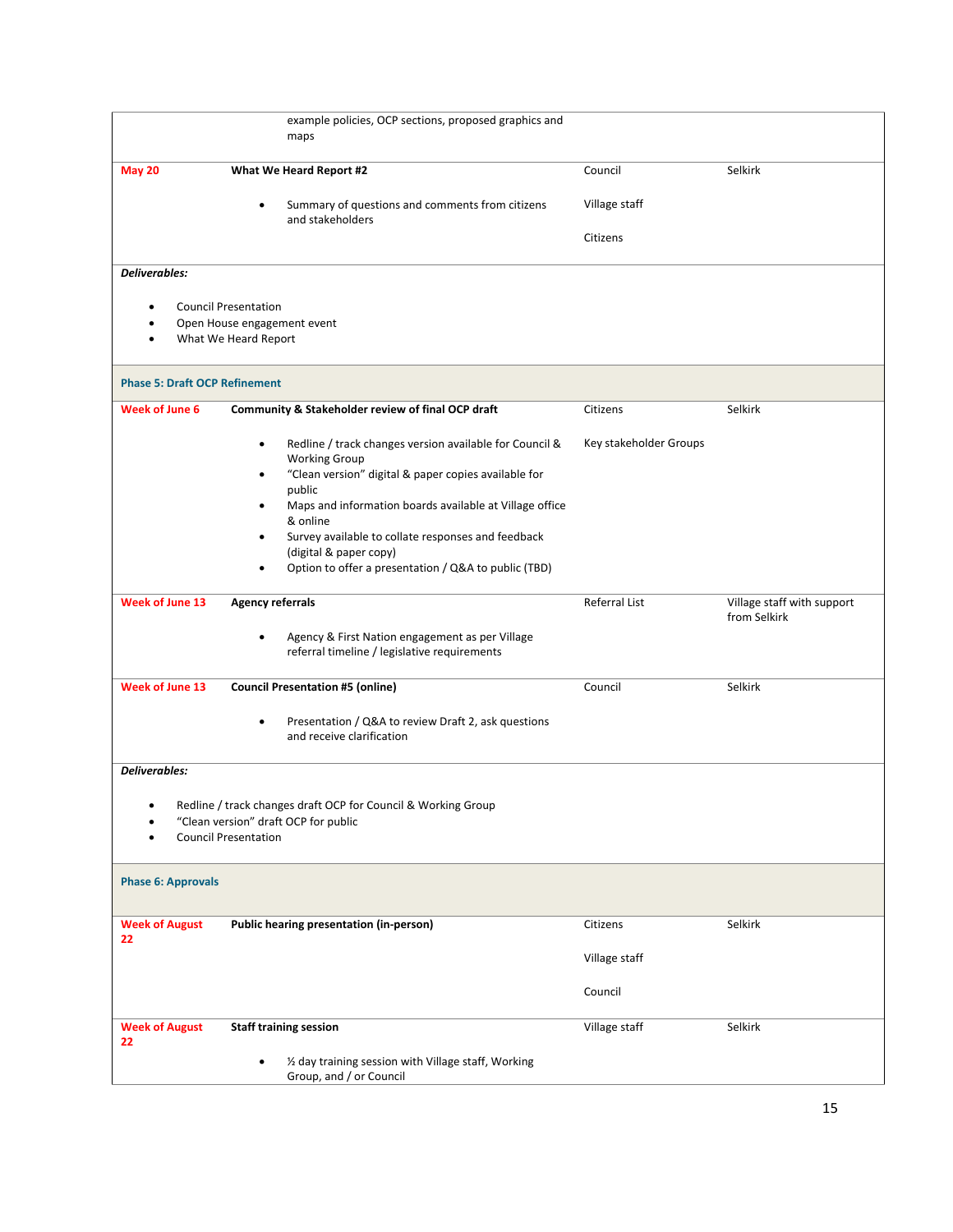```
• Additional assistance to ensure staff understand 
documents
```
#### *Deliverables:*

- Public Hearing Presentation
- <span id="page-21-0"></span>• Training session

# **1.9 HOW DOES YOUR COMMUNITY COMMUNICATE?**

Every community is different and that includes how people communicate best and most efficiently. Today there are lots of different hard copy and online platforms for communication. We want to know how to reach your community, including different demographics in your community.

**Preferred Communication Methods**

| <b>Communication Method</b>                                                                                                                                                  | Youth (12-20<br>years old) | Working Age<br>(18 – 64) | Seniors (65+) | Families | Community<br><b>Business</b> | homeowners<br>2 <sup>nd</sup> | workers that<br>work off-site<br>Resource | Other Sector<br>EL sdnoug |
|------------------------------------------------------------------------------------------------------------------------------------------------------------------------------|----------------------------|--------------------------|---------------|----------|------------------------------|-------------------------------|-------------------------------------------|---------------------------|
| $N =$ this wouldn't be effective<br>$Y =$ this would be effective                                                                                                            |                            |                          |               |          |                              |                               |                                           |                           |
| $M =$ this may be effective                                                                                                                                                  |                            |                          |               |          |                              |                               |                                           |                           |
| Newspaper<br><b>Valley Voice</b>                                                                                                                                             | N                          | Y                        | Y             | Ÿ        | Ÿ                            | N                             | $\mathbf N$                               |                           |
| <b>Local Radio Station</b><br>Kootenay Radio<br>CBC?                                                                                                                         | N                          | Y                        | Y             | Y        | Y                            | N                             | N                                         |                           |
| <b>Signs or Flyers Posted in Village</b><br>Specify best location(s):<br><b>Fitness Centre</b><br>$\bullet$<br>Library<br>$\bullet$<br><b>Grocery Store?</b><br>Post Office? | Y                          | Y                        | Y             | Y        | Y                            | N                             | N                                         |                           |
| <b>Village Communications</b><br>Website<br>www.slocancity.com<br>$\bullet$                                                                                                  | M                          | Y                        | M             | Y        | Y                            | Y                             | Y                                         |                           |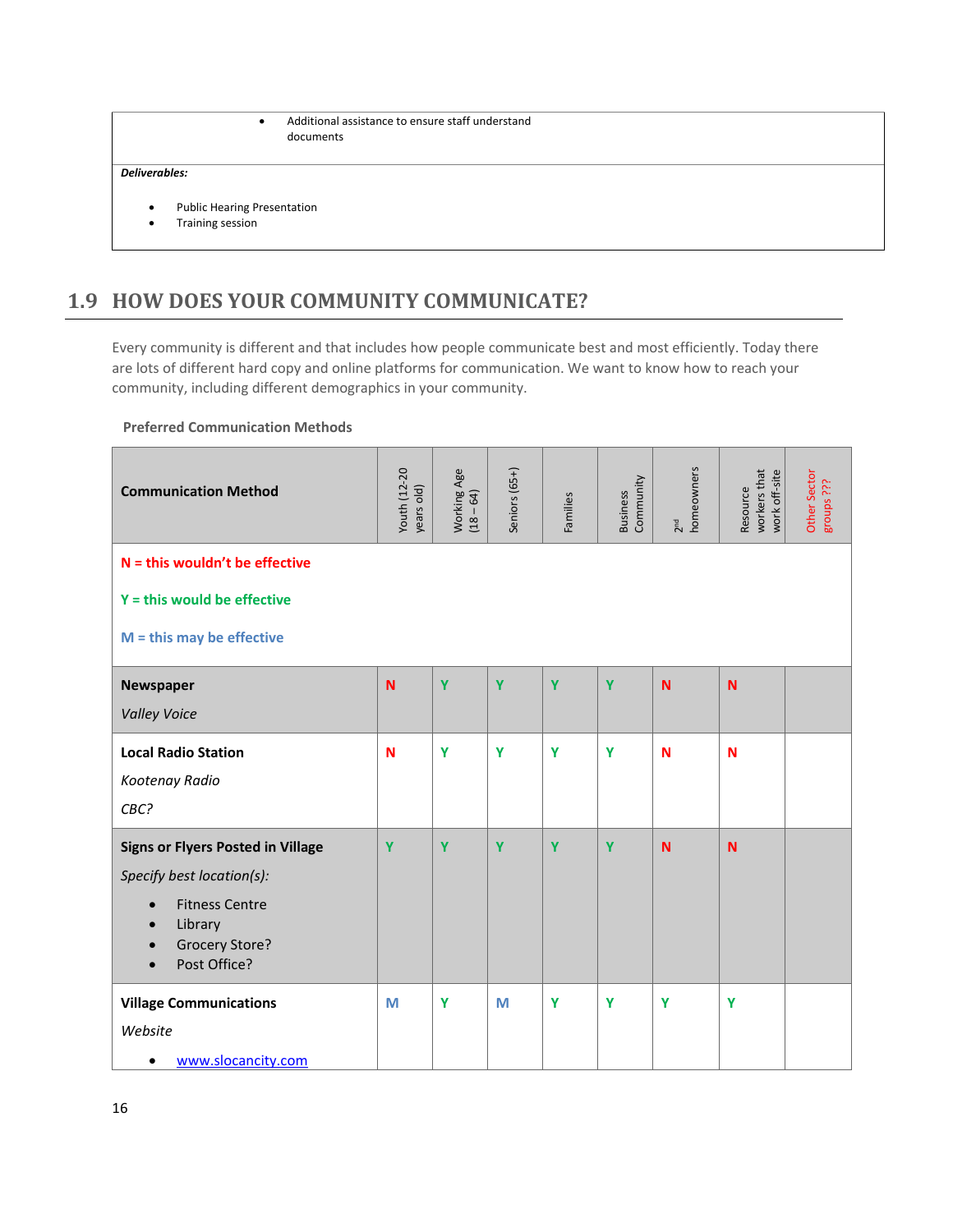| <b>Project URL:</b>                                                                                                                                |   |   |   |   |   |   |   |  |
|----------------------------------------------------------------------------------------------------------------------------------------------------|---|---|---|---|---|---|---|--|
| Facebook<br>https://www.facebook.com/villageofsl<br><b>ocan</b>                                                                                    | Y | Y | M | Y | Ÿ | Y | Y |  |
| <b>Village Newsletter</b>                                                                                                                          | M | Y | Y | Y | Υ | N | N |  |
| <b>Canada Post Mailout</b>                                                                                                                         | M | Y | Y | Y | Ÿ | Y | Y |  |
| <b>Other Method(s)</b><br><b>Other Social Media</b>                                                                                                |   |   |   |   |   |   |   |  |
| Community partner Instagram /<br>Twitter?                                                                                                          |   |   |   |   |   |   |   |  |
| <b>Community group correspondence</b><br>(e.g. Seniors Centre newsletter, Youth<br>drop-in centre, Parents & Tots<br>programming, Food Bank, etc.) |   |   |   |   |   |   |   |  |

### <span id="page-22-0"></span>**1.10 HOW DO WE MEASURE SUCCESS?**

The following parameters can be used to measure the success of the engagement process:

- Successful execution of engagement tactics and tools;
- Number of stakeholder connections and their active participation in the OCP development process;
- Positive/neutral/negative feedback from stakeholders, OCP Working Group, and Village participants throughout the process;
- Active engagement and quality feedback during workshops;
- Number of survey responses and distribution across representative population;
- Number of participants in open houses, workshops, and meetings;
- Number of website visits and social media metrics;
- Media pickup including frequency, enthusiasm, and inquiries.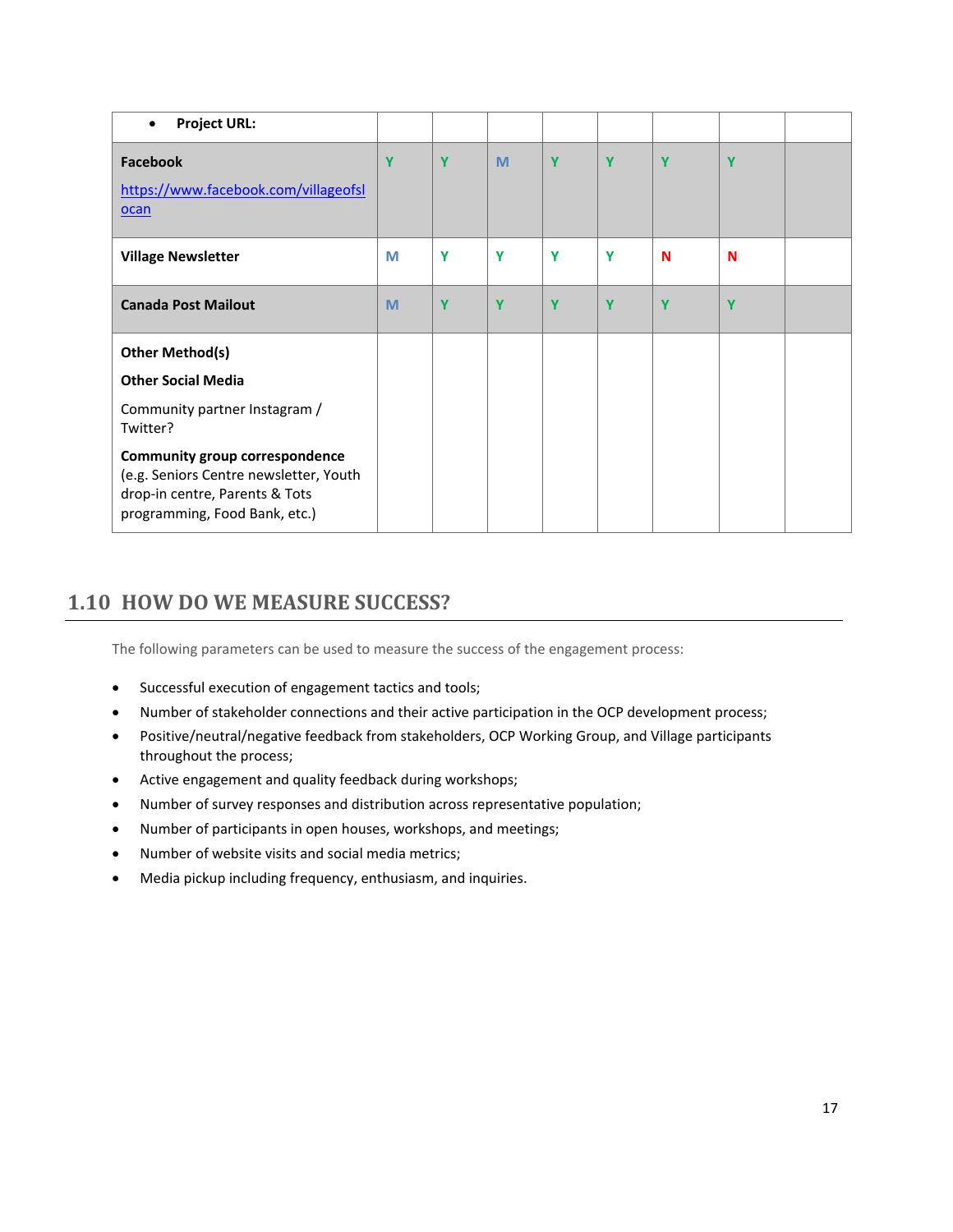#### <span id="page-23-0"></span>**1.11 KEY INFORMATION**

| $\leftrightarrow$ | <b>VILLAGE PRIMARY CONTACT</b> |                         |  |  |  |
|-------------------|--------------------------------|-------------------------|--|--|--|
|                   |                                | Name:   Michelle Gordon |  |  |  |
|                   | Email:                         |                         |  |  |  |
|                   | Phone:                         |                         |  |  |  |

| ⊕ | <b>ONLINE PRESENCE</b>    |                                              |
|---|---------------------------|----------------------------------------------|
|   | <b>Project Webpage:</b>   | www.slocancity.com                           |
|   | <b>Project Twitter #:</b> |                                              |
|   | <b>Facebook Page:</b>     | https://www.facebook.com/villageofsloca<br>n |
|   | <b>Project Email:</b>     | ocp@villageofslocan.ca                       |

| <b>CONSULTANT PRIMARY CONTACT</b> |                                   |
|-----------------------------------|-----------------------------------|
| Name:                             | Amy Clarke, Engagement Lead       |
| Email:                            |                                   |
| Phone:                            |                                   |
| Name:                             | <b>Fraser Blyth, Project Lead</b> |
| Email:                            |                                   |
| Phone:                            |                                   |

# <span id="page-23-1"></span>**1.12 KEY MESSAGES**

For many, an OCP can be a lengthy document to try and navigate. It is important that communication with the community of Slocan is clear and concise and offers participants an opportunity to engage effectively and conveniently. The following key messages are written to keep a consistent message when engaging with stakeholders and will be used by all team members and communications during the project.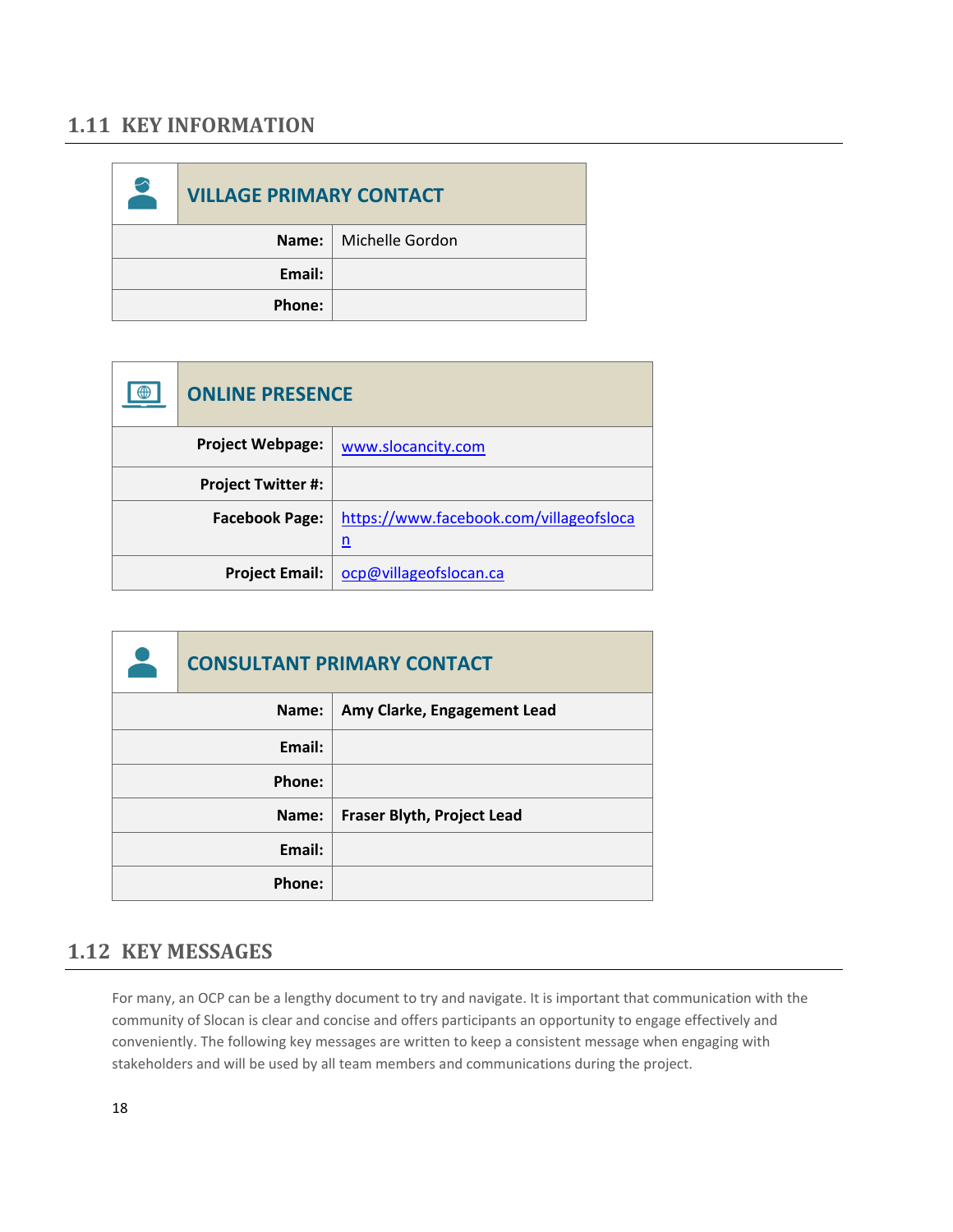- The engagement process is designed to foster open discussion and is a two-way conversation. We want to hear from the citizens of Slocan and want to hear ways to best engage the community.
	- **Engagement theme:** What are your priorities for the future of your community? Where do you see growth? Where do you see change?
	- **Engagement theme:** Where do you see the community in 5, 10, 20, 50 years? What do you want other people to envision when they hear of Slocan?
- Refer to "Slocan OCP Project" as the title of the project and ensure that OCP is understood to represent "Official Community Plan" within communications.
- The OCP is a statement of objectives and policies to guide decisions on planning and land use management more importantly, it is built on the vision of the community as a whole.
- The OCP is an opportunity to outline how the Village of Slocan will thrive as a resilient, sustainable mountain town as the community evolves.
- The OCP should be a community-driven plan. Tell us what needs improvement or what will make Slocan better and we will work to ensure it's addressed.
- Be Bold! Dream Big!
- The Local Government Act (LGA) regulates the requirements for an OCP.
- Messages should focus on the engagement process, how to get involved, and project input and findings.
- Information will be gathered from participants throughout the entire OCP process and will be used to prepare a draft OCP in Phase 4 of the project. This phase is anticipated to begin mid-April.
- Anticipated completion date of the project is end of August 2022.

#### <span id="page-24-0"></span>**1.13 COMMUNICATION & ENGAGEMENT RECORDS**

A tracking list of communications and engagement events with citizens, specific stakeholders, provincial agencies or other organizations.

| Date | <b>Stakeholder(s) Name</b> | Communication Description (e.g. email/letter/ad/phone call) |
|------|----------------------------|-------------------------------------------------------------|
|      |                            |                                                             |
|      |                            |                                                             |
|      |                            |                                                             |
|      |                            |                                                             |
|      |                            |                                                             |
|      |                            |                                                             |
|      |                            |                                                             |
|      |                            |                                                             |